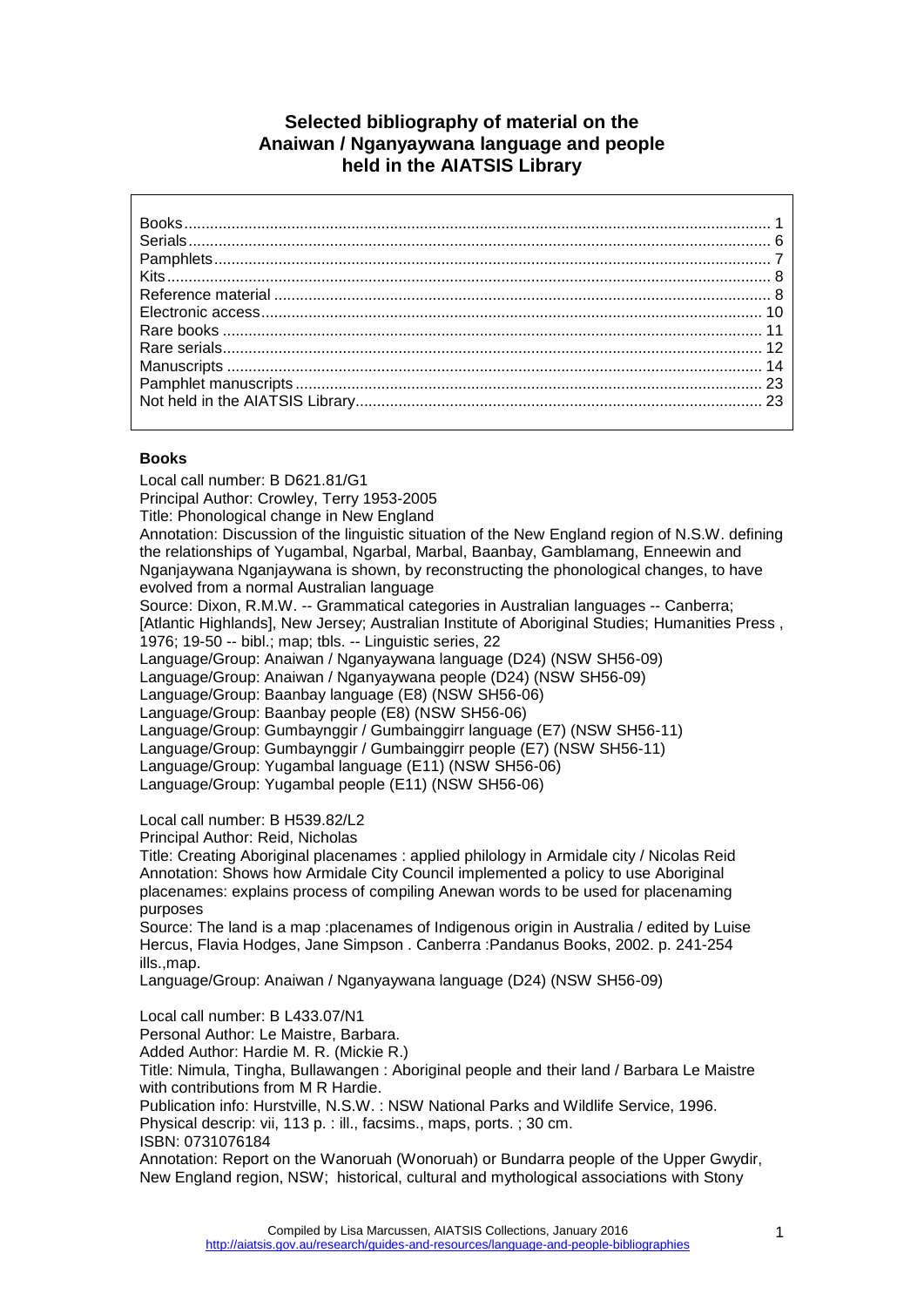Creek, Tingha, Bullawangen Mountain, Nimula (Nuccorilma) region - access and relations with neighbours;associations with local properties - including Bassendean;reserves -Bushfield (Bundarra), Emmaville, Glenorchy, Long Gully, Murroombah, Ngoorumba, Noocoorilma, Pindari, Severn River (Sevington), Sutherland Waters, Gooniwigal, Yarrowyck;burial places - burial practices and attitudes to the dead;contact history - settlers' stories compiled for Stony Creek region;genealogical lists and biographies of community leaders (Mary Ann Sullivan,[Hammond, Munro], Nellie Cross, Olive Strong, Florrie Munro;various appendices

Language/Group: Anaiwan / Nganyaywana people (D24) (NSW SH56-09)

#### Local call number: B M429.78/P2

Principal Author: Mathews, Robert Hamilton, 1841-1918

Title: Initiation ceremonies of Australian tribes

Access: Not for Inter-Library Loan

Annotation: Tribal areas of Koombanggary, Thangatty, Anaywan, similar moiety section with Kamilaroi; description of Burbung, messengers with emblems sent to neighbouring tribes, headmens camp, carved trees, ground designs, earthen figures; etiquette of visiting tribes, medicine men and magical feats, corroborees; decorating novices, mothers part in ritual, bullroarers, use of blood, isolated camp, imitation of totemic animals, description of ceremony; washing at special water-hole, painting with pipe clay, preparation by women for novices return, part in ceremonial return, smoking novices, food restrictions, magical substances shown, cannibalism once practised; tribal map, no.1; Wiradjuri, dialects of Wonghibons, Eethaeetha, Watthi-watthi, Kianigani, Yuppila, Yota-Yota, Boorabirrba; no.2; Kamilaroi, Yookumble, Walaroi, Pickumble, Yuollary, Wailwan, Moorawaree; no.3; Bunan ceremony, Thurrawall, Wodi-wodi, Jeringin, Ngarroogoo, Beddiwell, Mudthang, Dhooroomba, Gundungurra, Wonnawal; no.4; Darkinung, Wannerawa, Warrimee, Wannungine, Dharrook, initiation ceremony Narramang; no. 5; Wattung, Gooreenggai, Minyowa, Molo, Kutthack, Bahree, Karrapath, Birrapee; no.7; Bunjellung, Gidjoobal, Kahwul, Nowgyjul, Watchee, Yackrabul, Ngandowul, Wandarral ceremony; no.8; Barkunji, Bungyarlee, Bahroongee, Wombungee, Noolulgo, Wamba Wamba, Waiky Waiky, Latjoo Latjoo, Mutti Mutti; Appendix contains The Nguttan initiation ceremony (tribes on Williams and Gloucester Rivers); gathering of tribes, corroborees, heat endurance of initiates, use of carved bark, bullroarers, return to camp, food prepared by women, showing sacred white stones, origin of stones, way of obtaining them Source: American Philosophical Society -- Proceedings, v.37, 1898; 54-73 -- col. fold. map Language/Group: Dhanggatti / Daingatti / Dunghutti people (E6) (NSW SH56-14) Language/Group: Darkinung / Darkinjung / Darkinoong people (S65) (NSW SI56-05) Language/Group: Yuwaalaraay / Euahlayi / Yuwaaliyaay people (D27) (NSW SH55-07) Language/Group: Gamilaraay / Gamilaroi / Kamilaroi people (D23) (NSW SH55-12) Language/Group: Gundungurra / Gundungura /Gandangara people (S60) (NSW SI56-09) Language/Group: Anaiwan / Nganyaywana people (D24) (NSW SH56-09) Language/Group: Arakwal people (E13) (NSW SH56-03) Language/Group: Baanbay people (E8) (NSW SH56-06) Language/Group: Baraba Baraba people (D5) (NSW SI55-13) Language/Group: Barindji people (D12) (NSW SI54-04) Language/Group: Barundji people (NSW SH55-05) Language/Group: Bidawal / Bidwell people (S49) (Vic SJ55-08) Language/Group: Bigambul people (D34) (Qld SH56-01) Language/Group: Birpai / Biripi people (E3) (NSW SH56-14) Language/Group: Bundjalung / Banjalang people (E12) (NSW SH56-02) Language/Group: Dharug / Daruk / Darug people (S64) (NSW SI56-05) Language/Group: Worimi / Gadang / Kattang people (E2) (NSW SI56-02) Language/Group: Githabul people (E14) (NSW SH56-02) Language/Group: Gumbaynggir / Gumbainggirr people (E7) (NSW SH56-11) Language/Group: Jagara / Yuggera people (E23) (Qld SG56-14) Language/Group: Kureinji people (D6.1) (NSW SI54-11) Language/Group: Kurnu / Gunu people (D25) (NSW SH55-05) Language/Group: Ladji Ladji / Latje Latje people (S23) (Vic SI54-11) Language/Group: Madhi Madhi / Madi Madi people (D8) (NSW SI54-12) Language/Group: Minjungbal / Minyangbal people (E18) (NSW SH56-03)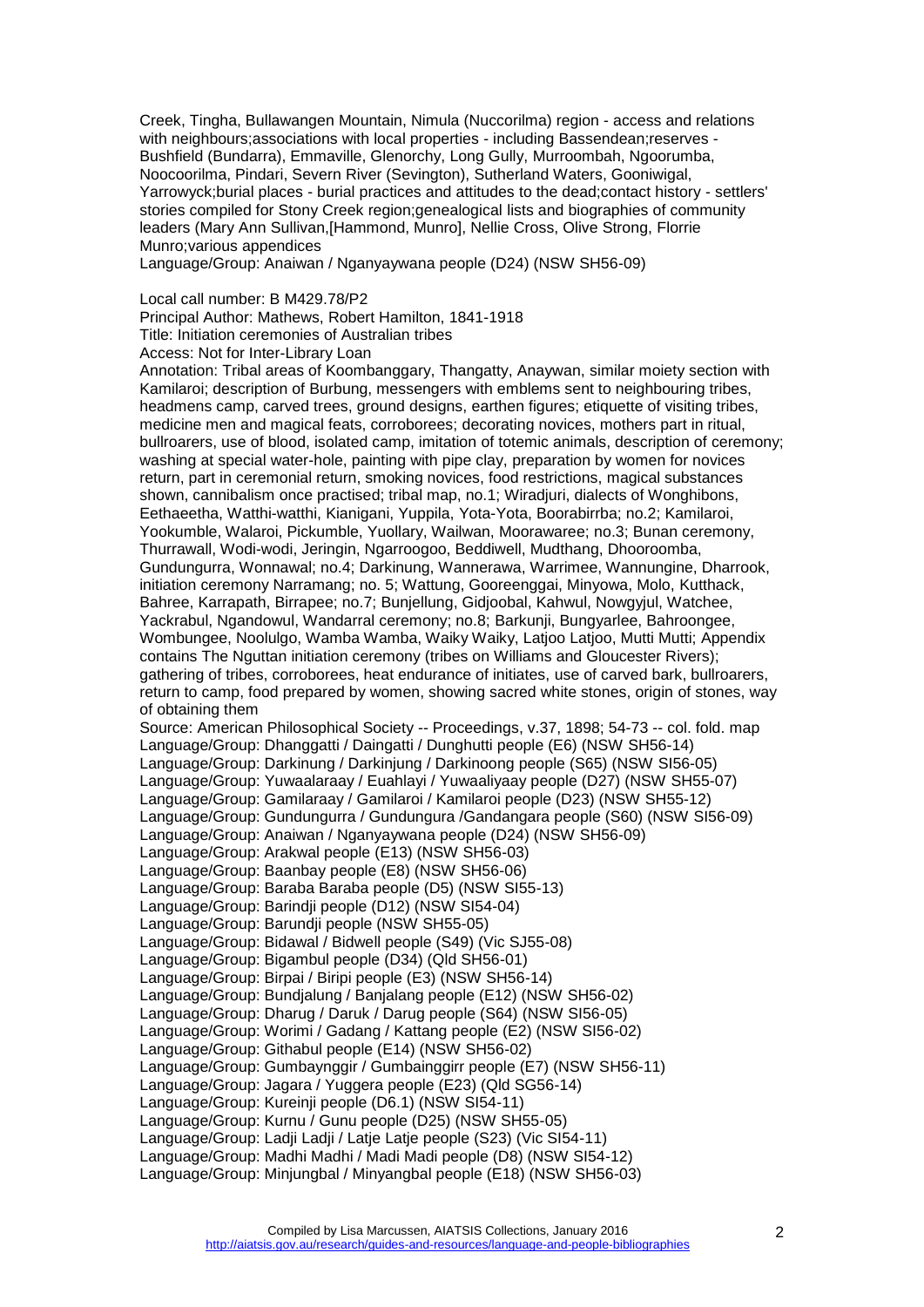Language/Group: Muruwari / Murrawarri people (D32) (NSW SH55-06) Language/Group: Nawalgu people (D19) (NSW SH55-13) Language/Group: Nganduwal language (E17) (NSW SH 56-03) Language/Group: Ngarigo / Ngarigu people (S46) (NSW SJ55-04) Language/Group: Ngunawal / Ngunnawal people (D3) (NSW SI55-16) Language/Group: Nukunu / Nuguna people (L4) (SA SI54-01) Language/Group: Paakantyi / Paakantji / Barkindji people (D12) (NSW SI54-03) Language/Group: Dharawal / Tharawal / Dariwal people (S59) (NSW SI56-09) Language/Group: Wathawurrung / Wada wurrung / Wathaurong people (S29) (Vic SJ54-12) Language/Group: Wadi Wadi / Wathi Wathi people (D4) (Vic SI54-16) Language/Group: Wadi Wadi / Wudi Wudi people (S58) (NSW SI56-09) Language/Group: Wangaaybuwan / Wongaibon people (D18) (NSW SI55-02) Language/Group: Warga Warga people (S21) (Vic SI54-16) Language/Group: Wailwan / Weilwan people (D20) (NSW SH55-11) Language/Group: Wemba Wemba / Wamba Wamba people (D1) (Vic, NSW SI54-16) Language/Group: Widjabal / Wiyabal people (E16) (NSW SH56-03) Language/Group: Wiradjuri people (D10) (NSW SI55-07) Language/Group: Wonnarua / Wanaruah people (S63) (NSW SI56-01) Language/Group: Jaitmathang / Yadymadhang people (S43) (Vic SJ55-03) Language/Group: Yitha Yitha / Yida Yida people (D7) (NSW SI54-12) Language/Group: Yorta Yorta / Yota Yota people (D2) (NSW SI55-13) Language/Group: Yugambal people (E11) (NSW SH56-06)

Local call number: B M429.78/P2

Principal Author: Mathews, Robert Hamilton, 1841-1918

Title: The Murrawin ceremony

Annotation: Account of initiation ceremony of the Thangatty, Koombanggary and Birrapee; Role of women; Ceremonial objects described; Carving of trees; Social organisation of tribes which practice this ceremony shown

Source: Queensland Geographical Journal -- 1900; v.16; [35]-41 Language/Group: Dhanggatti / Daingatti / Dunghutti people (E6) (NSW SH56-14) Language/Group: Anaiwan / Nganyaywana people (D24) (NSW SH56-09)

Language/Group: Baanbay people (E8) (NSW SH56-06)

Language/Group: Birpai / Biripi people (E3) (NSW SH56-14)

Language/Group: Bundjalung / Banjalang people (E12) (NSW SH56-02)

Language/Group: Worimi / Gadang / Kattang people (E2) (NSW SI56-02)

Language/Group: Gumbaynggir / Gumbainggirr people (E7) (NSW SH56-11)

Language/Group: Minjungbal / Minyangbal language (E18) (NSW SH56-03)

Local call number: B M429.78/P2

Principal Author: Mathews, Robert Hamilton, 1841-1918 Title: The Burbung of the New England tribes, New South Wales Annotation: Initiation rites of tribes (Nowan and Yunggai) from Moonbi to Ben Lomond on the Tableland; description of ceremonial ground, soil carvings, body painting, use of bullroarer,

detailed account of ceremony, part played by women

Source: Royal Society of Victoria -- Proceedings, v.9, 1897; [120]-136 Language/Group: Anaiwan / Nganyaywana people (D24) (NSW SH56-09)

Language/Group: Ben Lomond people (Tas SK55-04)

Local call number: B M429.78/P3

Principal Author: Mathews, Robert Hamilton, 1841-1918 Title: Languages of the New England Aborigines, New South Wales Annotation: Anewan and Banbai; orthography, grammar, mystic or secret language used by men at initiation ceremonies; vocabulary of Anewan (240 words) Source: American Philosophical Society -- Proceedings, v.42, no.173, 1903; [249]-263 Language/Group: Anaiwan / Nganyaywana language (D24) (NSW SH56-09) Language/Group: Anaiwan / Nganyaywana people (D24) (NSW SH56-09) Language/Group: Baanbay language (E8) (NSW SH56-06) Language/Group: Baanbay people (E8) (NSW SH56-06)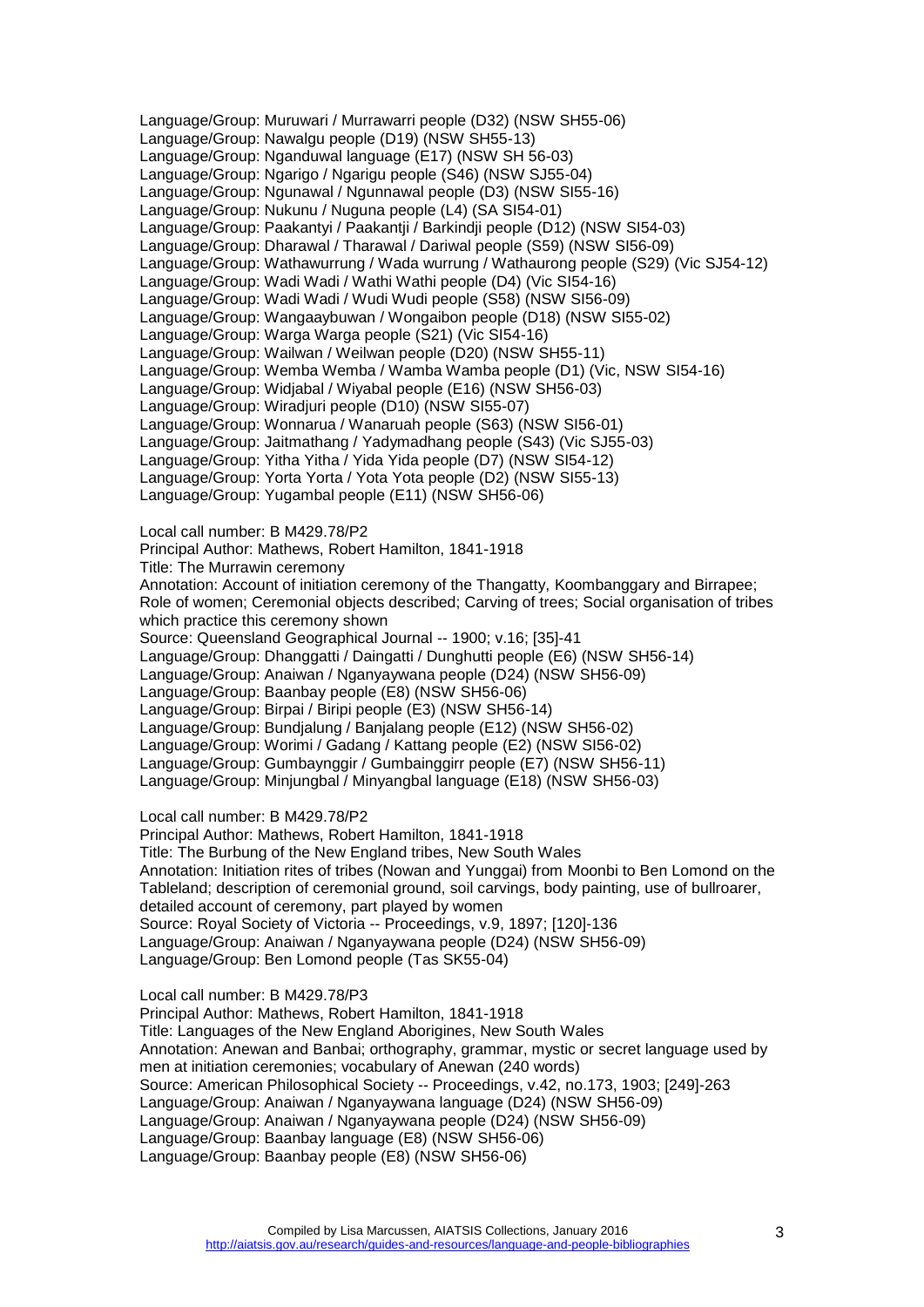Local call number: B R755.82/M1 Personal Author: Rolls, Eric C. (Eric Charles), 1923- Title: A million wild acres : 200 years of man and an Australian forest Publication info: Melbourne, Nelson 1981 Physical descrip: xiv, 465 p. Annotation: European settlement and environment of the Pilliga Forest, NSW; includes relations with Aborigines, Jimmy Governor, effects of Aboriginal burning; Gamilaroi language, culture and artefacts; early photograph of Brewarrina fish traps; bird and plant species lists Language/Group: Gamilaraay / Gamilaroi / Kamilaroi language (D23) (NSW SH55-12) Language/Group: Gamilaraay / Gamilaroi / Kamilaroi people (D23) (NSW SH55-12) Language/Group: Anaiwan / Nganyaywana language (D24) (NSW SH56-09) Language/Group: Anaiwan / Nganyaywana people (D24) (NSW SH56-09) Local call number: B S617.49/A1 Added Author: Singh, Sarina, 1968- Title: Aboriginal Australia & the Torres Strait islands : guide to Indigenous Australia / Sarina Singh...[et al.]. Edition: 1st ed. Publication info: Hawthorn, Vic. ; London : Lonely Planet, 2001. Physical descrip: 448 p., [12] p. of plates : ill.(some col.), maps (2 folded) ports, maps ; 19 cm. ISBN: 1864501146 (pbk.) : Annotation: A guide to Indigenous Australia providing a general overview of the main issues affecting Aboriginal and Torres Strait Islander people today; includes facts about history, the land and Indigenous peoples,flora and fauna, politics, economy, people and population, education, health, dance, body art, music, literature, film & cinema, theatre, visual art, sport, culture, food/bush tucker, society, spirituality, language, responsible tourism, legal cases, sites of significance, protocols, retailers working with Aboriginal communities, permits required to enter Aboriginal land Language/Group: Adnyamathanha people (L10) (SA SH54-09) Language/Group: Alngith / Alingit people (Y32) (Qld SD54-03) Language/Group: Alyawarr / Alyawarre people (C14) (NT SF53-07) Language/Group: Anaiwan / Nganyaywana people (D24) (NSW SH56-09) Language/Group: Arrernte / Aranda people (C8) (NT SG53-02) Language/Group: Awabakal people (S66) (NSW SI56-05) Language/Group: Balardung / Baladon people (W10) (WA SH50-15) Language/Group: Bardi people (K15) (WA SE51-02) Language/Group: Paakantyi / Paakantji / Barkindji people (D12) (NSW SI54-03) Language/Group: Barunggam people (D40) (Qld SG56-09) Language/Group: Bindal people (E61) (Qld SE55-15) Language/Group: Birpai / Biripi people (E3) (NSW SH56-14) Language/Group: Bundjalung / Banjalang people (E12) (NSW SH56-02) Language/Group: Bunuba / Punuba people (K5) (WA SE51-08) Language/Group: Danggali people (D14) (SA SI54-06) Language/Group: Darumbal people (E46) (Qld SF56-13) Language/Group: Dharug / Daruk / Darug people (S64) (NSW SI56-05) Language/Group: Djadja wurrung/Dyadyawurung/Dja Dja Wrung people(S31.1) (Vic SJ54-04) Language/Group: Jaru / Djaru people (K12) (WA SE52-10) Language/Group: Gamberre / Gambera people (K39) (WA SD52-09) Language/Group: Gangulu / Kanolu people (E40) (Qld SG56-01) Language/Group: Garingbal people (E38) (Qld SG55-04) Language/Group: Giya people (E58) (Qld SF55-03) Language/Group: Gubbi Gubbi / Kabi Kabi / Gabi Gabi people (E29) (Qld SG56-06) Language/Group: Gugu Badhun people (Y128) (Qld SE55-05) Language/Group: Gumbaynggir / Gumbainggirr people (E7) (NSW SH56-11) Language/Group: Kurnai / Gunai people (S68) (Vic SJ55) Language/Group: Gunditjmara / Gurndidy / Dhaurwurd-Wurrung people (S20) (Vic SJ54-11) Language/Group: Gundungurra / Gundungura /Gandangara people (S60) (NSW SI56-09) Language/Group: Kuungkari / Gunggari people (D37) (Qld SG55-15) Language/Group: Gurindji people (C20) (NT SE52-08) Language/Group: Guugu Yimidhirr/Gugu Yimithirr/Kuku Yimidhirr people (Y82) (Qld SD55-13)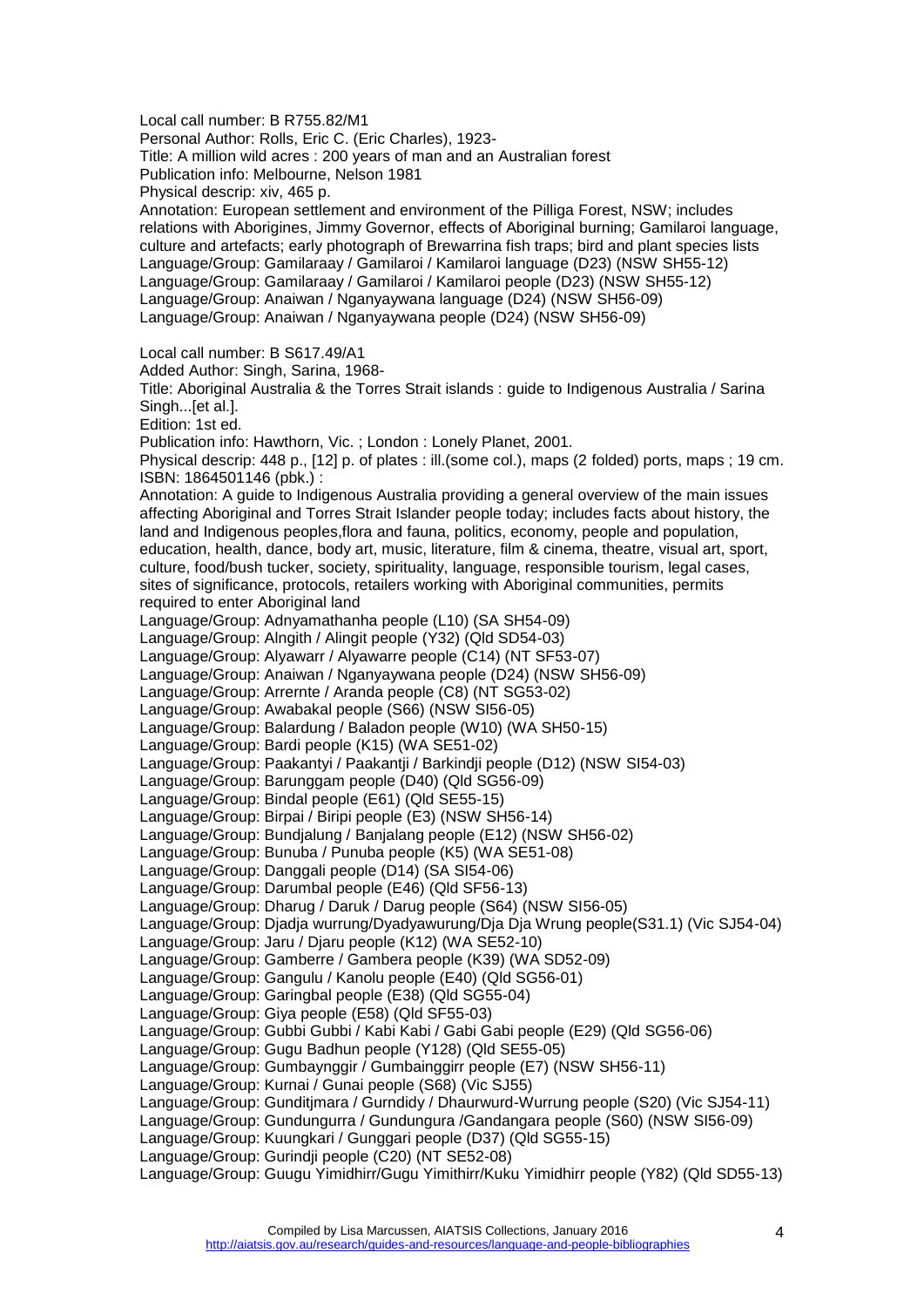Language/Group: Guwa people (G9.1) (Qld SF54-11) Language/Group: Iningai / Yiningay people (L41) (Qld SF55-13) Language/Group: Yinhawangka / Innawonga people (A48) (WA SF50-04) Language/Group: Jardwadjali people (S27) (Vic SJ54-03) Language/Group: Jawoyn people (N57) (NT SD53-09) Language/Group: Dyirbal / Djirbal / Jirrabul people (Y123) (Qld SE55-05) Language/Group: Jukun / Djugan people (K2) (WA SE51-06) Language/Group: Kaanju / Kaantju / Anjingid people (Y44) (Qld SD54-08) Language/Group: Gamilaraay / Gamilaroi / Kamilaroi people (D23) (NSW SH55-12) Language/Group: Kariyarra people (W39) (WA SF50-10) Language/Group: Kaurna people (L3) (SA SI54-09) Language/Group: Kija / Gidja people (K20) (WA SE52-06) Language/Group: Gugu Warra / Koko Wara people (Y80) (Qld SD55-13) Language/Group: Kuku Yalanji / Gugu Yalandji people (Y78) (Qld SD55-13) Language/Group: Gunwinggu / Gunwinygu / Kunwinjku people (N65) (NT SD53-02) Language/Group: Ku-ring-gai / Gameraigal people (S62) (NSW SI56-05) Language/Group: Kurnai / Gunai people (S68) (Vic SJ55) Language/Group: Larrakia / Laragiya / Gulumirrgin people (N21) (NT SD52-04) Language/Group: Ladji Ladji / Latje Latje people (S23) (Vic SI54-11) Language/Group: Luritja / Loritja people (C7.1) (NT SG52-04) Language/Group: Maya people (W20) (WA SG49-04) Language/Group: Malak Malak people (N22) (NT SD52-08) Language/Group: Malkana / Malgana people (W18) (WA SG50-09) Language/Group: Manjiljarra / Martu Wangka people (A51.1) (WA SF51-12) Language/Group: Meru people (SA SI54) Language/Group: Minang people (W2) (WA SI50-11) Language/Group: Miriwoong / Miriwung people (K29) (WA SD52-14) Language/Group: Ngaanyatjarra people (A38) (WA SG51-08) Language/Group: Ngarinyin / Ungarinyin people (K18) (WA SE52-01) Language/Group: Ngarla people (W40) (WA SF50-04) Language/Group: Ngarrindjeri / Narrinjeri people (S69) (SA SI54-13) Language/Group: Ngunawal / Ngunnawal people (D3) (NSW SI55-16) Language/Group: Nuenonne / Southeast Tasmania people (Tas SK55-08) Language/Group: Nukunu / Nuguna people (L4) (SA SI54-01) Language/Group: Nyaki Nyaki people (A1) (WA SI50-04) Language/Group: Nyawaygi people (Y129) (Qld SE55-10) Language/Group: Nyikina people (K3) (WA SE51-11) Language/Group: Pinjarup people (W6) (WA SI50-02) Language/Group: Pitjantjatjara people (C6) (NT SG52-11) Language/Group: Thalanyji people (W26) (WA SF50-09) Language/Group: Dharawal / Tharawal / Dariwal people (S59) (NSW SI56-09) Language/Group: Waanyi people (G23) (Qld SE54-09) Language/Group: Wailwan / Weilwan people (D20) (NSW SH55-11) Language/Group: Wajuk people (W9) (WA SI50-02) Language/Group: Waka Waka / Wakka Wakka people (E28) (Qld SG56-10) Language/Group: Wandjiwalgu people (D21) (NSW SH54-12) Language/Group: Wangaaybuwan / Wongaibon people (D18) (NSW SI55-02) Language/Group: Wardaman people (N35) (NT SD52-16) Language/Group: Wardandi people (W3) (WA SI50-06) Language/Group: Warlpiri people (C15) (NT SF52-04) Language/Group: Warumungu people (C18) (NT SE53-10) Language/Group: Wathawurrung / Wada wurrung / Wathaurong people (S29) (Vic SJ54-12) Language/Group: Wadi Wadi / Wathi Wathi people (D4) (Vic SI54-16) Language/Group: Wemba Wemba / Wamba Wamba people (D1) (Vic, NSW SI54-16) Language/Group: Wergaia / Wotjobalukpeople (S17) (Vic SI54-15) Language/Group: Wiilman people (W7) (WA SI50-07) Language/Group: Wiljali people (D13) (NSW SH54-15) Language/Group: Wiradjuri people (D10) (NSW SI55-07) Language/Group: Wirangu people (C1) (SA SH53-14) Language/Group: Wergaia / Wotjobalukpeople (S17) (Vic SI54-15)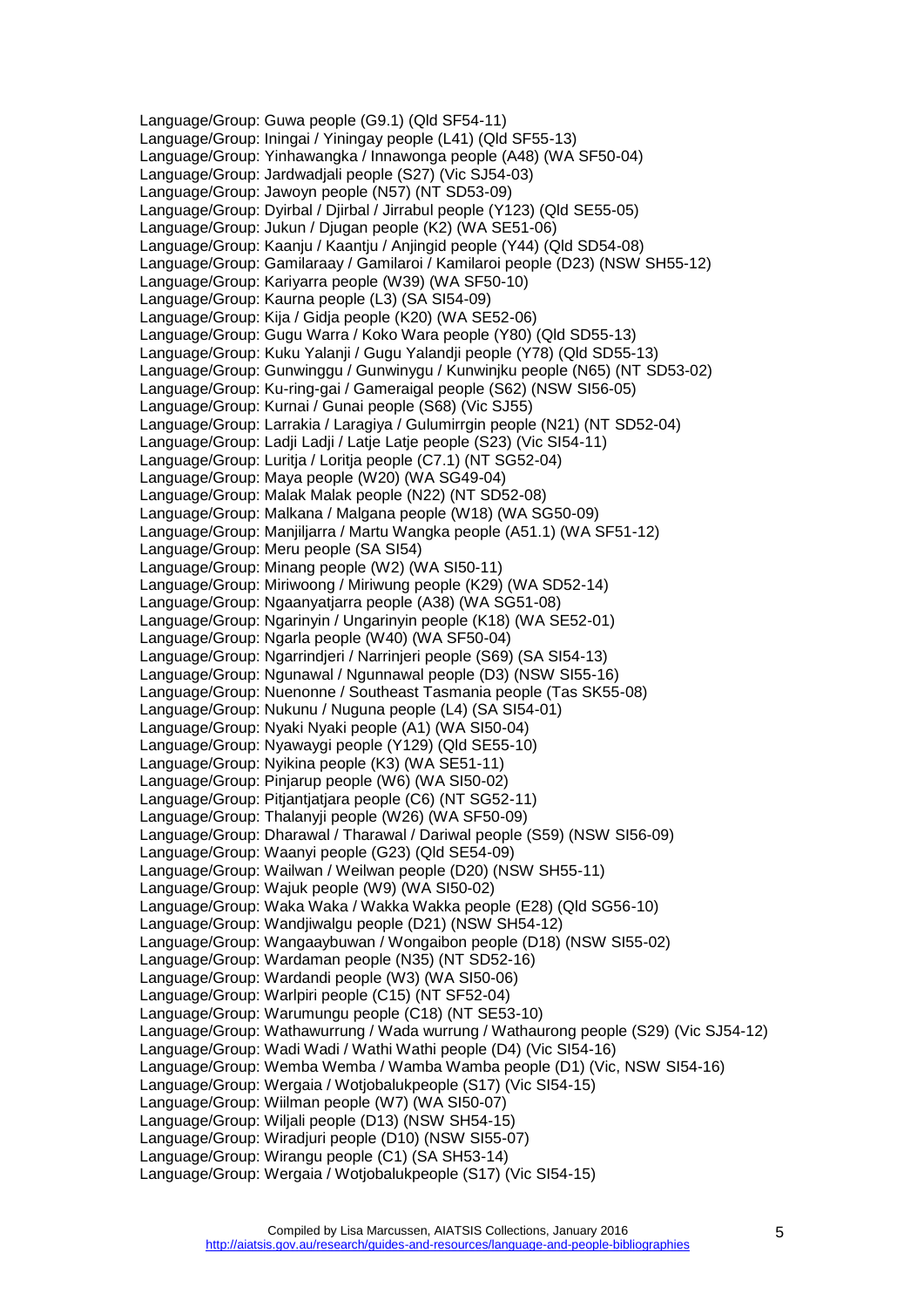Language/Group: Yaygir / Yaegl people (E10) (NSW SH56-07) Language/Group: Yankunytjatjara people (C4) (NT SG52-16) Language/Group: Yidiny / Yidindji people (Y117) (Qld SE55-06) Language/Group: Yinggarda people (W19) (WA SF50-13) Language/Group: Yolngu people (NT SD53) Language/Group: Yorta Yorta / Yota Yota people (D2) (NSW SI55-13) Language/Group: Yuat / Yuwat people (W11) (WA SF50-10) Language/Group: Jagara / Yuggera people (E23) (Qld SG56-14) Language/Group: Yuin people (S67) (NSW SI56-13)

# Local call number: B W183.78/O1

Personal Author: Walker, Robin

Title: Old New England : a history of the northern tablelands of New South Wales 1818-1900 Publication info: Sydney:University Press 1966 Physical descrip: viii, 187 p.

Annotation: References to Aborigines throughout book; population in 1842; location of Anaiwan, Narbul (Jukambal), Kwianbal, Banbai, Daingatti, Kumbainggiri; sites of borah grounds; place names, foods; relationship between Aborigines and early settlers Language/Group: Dhanggatti / Daingatti / Dunghutti people (E6) (NSW SH56-14) Language/Group: Anaiwan / Nganyaywana people (D24) (NSW SH56-09) Language/Group: Baanbay people (E8) (NSW SH56-06) Language/Group: Gumbaynggir / Gumbainggirr people (E7) (NSW SH56-11) Language/Group: Kwiambal / Gujambal people (D35) (Qld SH56-01) Language/Group: Narangbal language (E11, E17) (Qld SH56-03) Language/Group: Yugambal people (E11) (NSW SH56-06)

### <span id="page-5-0"></span>**Serials**

Local call number: S 21/4 Personal Author: Capell, A. (Arthur) Title: Save old ways and tribal languages Annotation: Work of A.I.A.S.; appeal to save languages, customs, etc.; example given of language Anewan, used around Armidale Source: Churinga -- Jul.-Sept. 1967; 39, 41 Language/Group: Anaiwan / Nganyaywana language (D24) (NSW SH56-09) Language/Group: Anaiwan / Nganyaywana people (D24) (NSW SH56-09)

Local call number: S 25.2/2 Personal Author: Capell, A. (Arthur) Title: The Aboriginal heritage : save old ways and tribal languages Annotation: Establishment, aims of A.I.A.S.; need for Aboriginal co-operation in language research (e.g. Anewan language, Armidale), collection of old songs, information on tribal life Source: Dawn -- 1963; v.12, no.4; 10-11 -- illus. Language/Group: Anaiwan / Nganyaywana language (D24) (NSW SH56-09) Language/Group: Anaiwan / Nganyaywana people (D24) (NSW SH56-09)

Local call number: S 57/13 Personal Author: Capell, A. (Arthur) Title: Language and social distinction in Aboriginal Australia Annotation: Language of initiation (secret) - Kamilaroi, Njangumada, Anewan, Kurnu; non secret - Gugadja (western S.A.), Murinbada; relationship language Djabwurung, Koko-Yao, Wik- Mungkan, Gunwinggu (cousin), Murinbada Source: Mankind -- 1962; v.5, no.12; 514-522 Language/Group: Gamilaraay / Gamilaroi / Kamilaroi language (D23) (NSW SH55-12) Language/Group: Gamilaraay / Gamilaroi / Kamilaroi people (D23) (NSW SH55-12) Language/Group: Gunwinggu / Gunwinygu / Kunwinjku language (N65) (NT SD53-02) Language/Group: Anaiwan / Nganyaywana language (D24) (NSW SH56-09) Language/Group: Anaiwan / Nganyaywana people (D24) (NSW SH56-09) Language/Group: Djabwurrung / Dyabwurung language (S26) (Vic SJ54-08) Language/Group: Djabwurrung / Dyabwurung people (S26) (Vic SJ54-08) Language/Group: Gugu Yau language (Y22) (Qld SD54-04)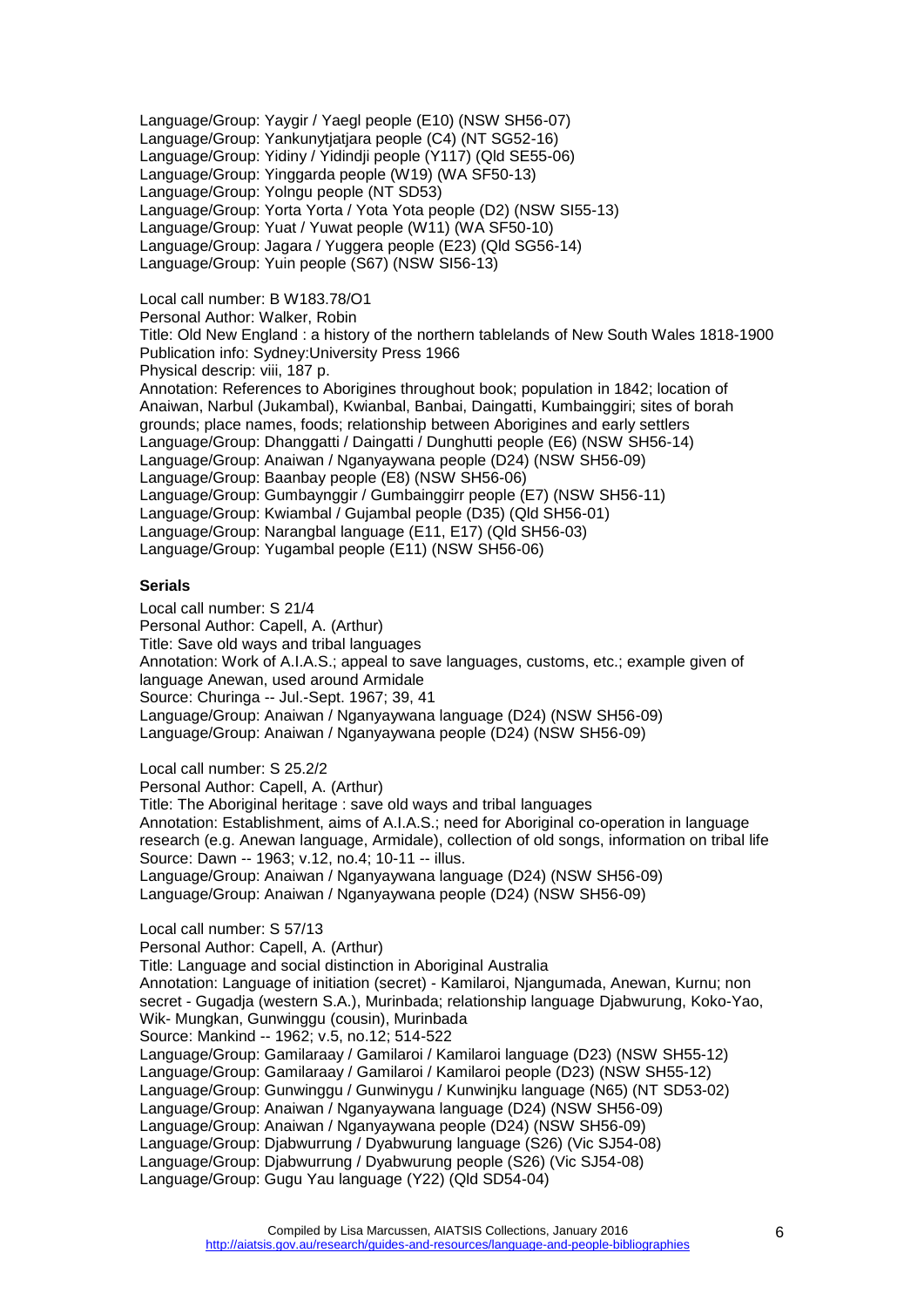Language/Group: Gugu Yau people (Y22) (Qld SD54-04) Language/Group: Kukatja language (A68) (WA SF52-02) Language/Group: Kukatja people (A68) (WA SF52-02) Language/Group: Gunwinggu / Gunwinygu / Kunwinjku people (N65) (NT SD53-02) Language/Group: Kurnu / Gunu language (D25) (NSW SH55-05) Language/Group: Kurnu / Gunu people (D25) (NSW SH55-05) Language/Group: Luritja / Loritja language (C7.1) (NT SG52-04) Language/Group: Luritja / Loritja people (C7.1) (NT SG52-04) Language/Group: Murrinhpatha language (N3) (NT SD52-11) Language/Group: Murrinhpatha people (N3) (NT SD52-11) Language/Group: Nyangumarta / Nyangumarda language (A61) (WA SF51-10) Language/Group: Nyangumarta / Nyangumarda people (A61) (WA SF51-10) Language/Group: Wik Mungkan language (Y57, Y143) (Qld SD54-07) Language/Group: Wik Mungkan people (Y57) (Qld SD54-07)

Local call number: S 57/63 Personal Author: Buchanan, Alexander Added Author: Buchanan, F. J. Title: Diary of a journey overland from Sydney to Adelaide with sheep, July-December, 1839 : Aboriginal words and meanings Annotation: Attacks by Aborigines repulsed with a number killed; approximately 60 words listed from the Ee-na-won language (between Armidale and Moonbie) Source: Royal Geographical Society of Australasia. South Australian Branch -- Proceedings, v.24, 1924 Language/Group: Anaiwan / Nganyaywana language (D24) (NSW SH56-09) Language/Group: Anaiwan / Nganyaywana people (D24) (NSW SH56-09)

Local call number: S 99.2/1 Personal Author: Atchison, J. F. (John Francis)

Title: Joseph Daly, a patriarch of Armidale [c. 1794- 1895]

Annotation: Includes brief considerations of relations between Dalys Tilbuster run and Aborigines of the Anaiwan tribe

Source: Armidale & District Historical Society Journal - 1979; 22; 111-24

Language/Group: Anaiwan / Nganyaywana people (D24) (NSW SH56-09)

# <span id="page-6-0"></span>**Pamphlets**

Local call number: p AUS Corporate Author: Australia. Dept of Agriculture, Fisheries and Forestry Title: The national Indigenous forestry strategy

Physical descrip: 29 p. : ill., map

Annotation: Proposes that Indigenous communities participate in building competitive and ecologically sustainable forest industries; provides a framework for industry to work with Indigenous communities; consultations and site studies were made at Manjimup WA, Moora WA, Barmah Vic, Mt Gambier SA, Tiwi Islands NT, Hobart Tas, Cairns Qld, Grafton NSW; case studies include the Keepa-Keepa in the Heaton State Fores, Hunter Valley, traditionally a meeting place for five groups, including the Awabakal, Dakinjung and Awaba people; additional case studies from around Australia

Electronic access: Click here for electronic access to document

[http://web.archive.org/web/20151009235835/http://www.daff.gov.au/forestry/policies/nifs](http://web.archive.org/web/20151009235835/http:/www.daff.gov.au/forestry/policies/nifs) Language/Group: Awabakal people (S66) (NSW SI56-05)

Language/Group: Anaiwan / Nganyaywana people (D24) (NSW SH56-09)

Local call number: p MAC

Personal Author: MacPherson, John

Title: Ngarrabul and other Aboriginal tribes. pt.1 Medical and surgical practice Physical descrip: p. [636]-647

Annotation: Mainly Ngarrabul, mentions Yukumbul (Inverell), Ennee-win (Oban), Bundela (Yugilbar); Education of young men, treatment of disease, herbs as medicine, sorcery, saps from trees - gives native names as well as botanical; Ritual scarification optional, no circumcision or nose piercing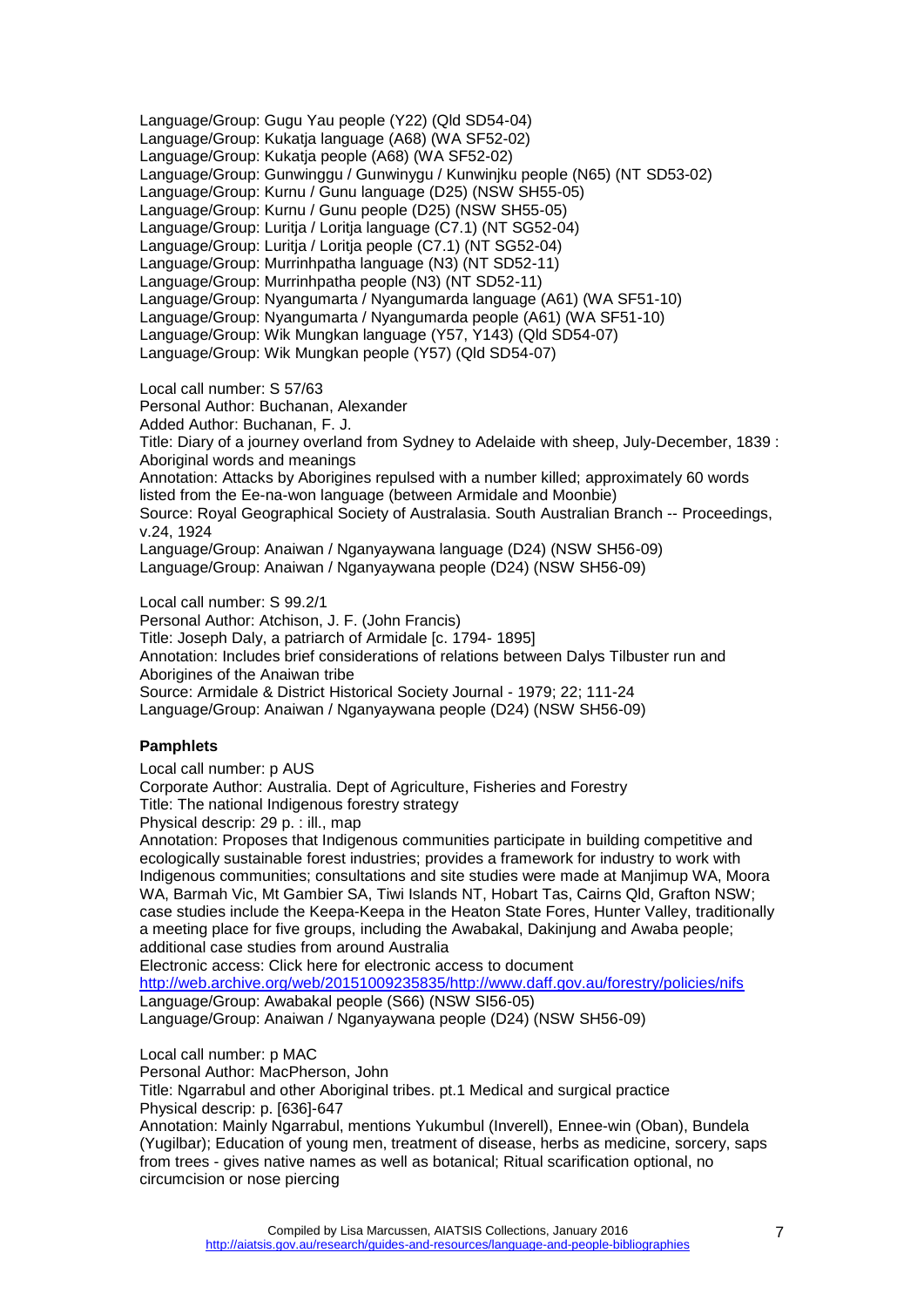Source: Proceedings of the Linnean Society of New South Wales v.27, pt.4, 1903: p. 637-647 Language/Group: Anaiwan / Nganyaywana people (D24) (NSW SH56-09) Language/Group: Bundjalung / Banjalang people (E12) (NSW SH56-02) Language/Group: Narangbal language (E11, E17) (Qld SH56-03) Language/Group: Yugambal people (E11) (NSW SH56-06)

Local call number: p MAC

Personal Author: MacPherson, John Title: Ngarrabul and other Aboriginal tribes. Pt. 2 Distribution of tribes Physical descrip: p. [677]-684 : folded map Annotation: Account of distribution of tribes northeast of N.S.W. and south of Queensland; 24 tribes mentioned; groups defined; comments on Ridley and Mitchell Source: Proceedings of the Linnean Society of New South Wales v.29, pt.4, 1904 : p.677-684 Language/Group: Dhanggatti / Daingatti / Dunghutti people (E6) (NSW SH56-14) Language/Group: Gamilaraay / Gamilaroi / Kamilaroi people (D23) (NSW SH55-12) Language/Group: Anaiwan / Nganyaywana people (D24) (NSW SH56-09) Language/Group: Baanbay people (E8) (NSW SH56-06) Language/Group: Bigambul people (D34) (Qld SH56-01) Language/Group: Bundjalung / Banjalang people (E12) (NSW SH56-02) Language/Group: Worimi / Gadang / Kattang people (E2) (NSW SI56-02) Language/Group: Geinyan people (D36) (Qld SH56-02) Language/Group: Gumbaynggir / Gumbainggirr people (E7) (NSW SH56-11) Language/Group: Kwiambal / Gujambal people (D35) (Qld SH56-01) Language/Group: Narangbal language (E11, E17) (Qld SH56-03) Language/Group: Wailwan / Weilwan people (D20) (NSW SH55-11) Language/Group: Yugambal people (E11) (NSW SH56-06)

# <span id="page-7-0"></span>**Kits**

Local call number: KIT B728.31/O1

Title: Our home, our country = Ngalingu walaaybaa

Publication info: Inverell, N.S.W. : Border Rivers-Gwydir Catchment Management Authority, [2010]

Copyright date:  $\hat{A}$ ©2010

Physical descrip: 1 booklet (20 pages), 1 DVD-video

Language/Group: Gamilaraay / Gamilaroi / Kamilaroi people (D23) (NSW SH55-12)

Language/Group: Yuwaalaraay / Euahlayi / Yuwaaliyaay people (D27) (NSW SH55-07)

Language/Group: Baanbay people (E8) (NSW SH56-06)

Language/Group: Anaiwan / Nganyaywana people (D24) (NSW SH56-09)

<span id="page-7-1"></span>Language/Group: Kwiambal / Gujambal people (D35) (Qld SH56-01)

### **Reference material**

Local call number: REF 499.15 WAF

Personal Author: Wafer, J. (Jim) 1948-

Title: A handbook of Aboriginal languages of New South Wales and the Australian Capital Territory / Jim Wafer and Amanda Lissarrague; with a chapter on contact languages by Jean **Harkins** 

Publication info: Nambucca Heads, N.S.W. : Muurrbay Aboriginal Language and Culture Cooperative, 2008.

Physical descrip: xiii, 844 p. : maps ; 26 cm

Bibliography note: Includes bibliographies and index.

Contents Note: Part A: A guide to the languages of NSW and the ACT : Lower Murray languages --Victorian border languages -- Eastern Victorian border languages -- South-east NSW ("Yuin") languages; Sydney-Hawkesbury languages -- Hunter-Hastings languages -- Macleay-New England languages -- Central inland NSW languages -- Northern inland NSW languages -- Darling River language -- Cameron Corner language -- Mid Queensland border languages -- East Queensland border languages -- Northern NSW coastal languages -- NSW contact languages -- NSW sign languages -- Systems of kin classification in NSW -- A NSW/ACT place names bibliography -- Appendix 2: A Tindale bibliography for NSW and the ACT -- Part B: Word-lists of the languages of NSW and the ACT -- List of maps Annotation: "This book provides a guide to the Aboriginal languages of New South Wales and the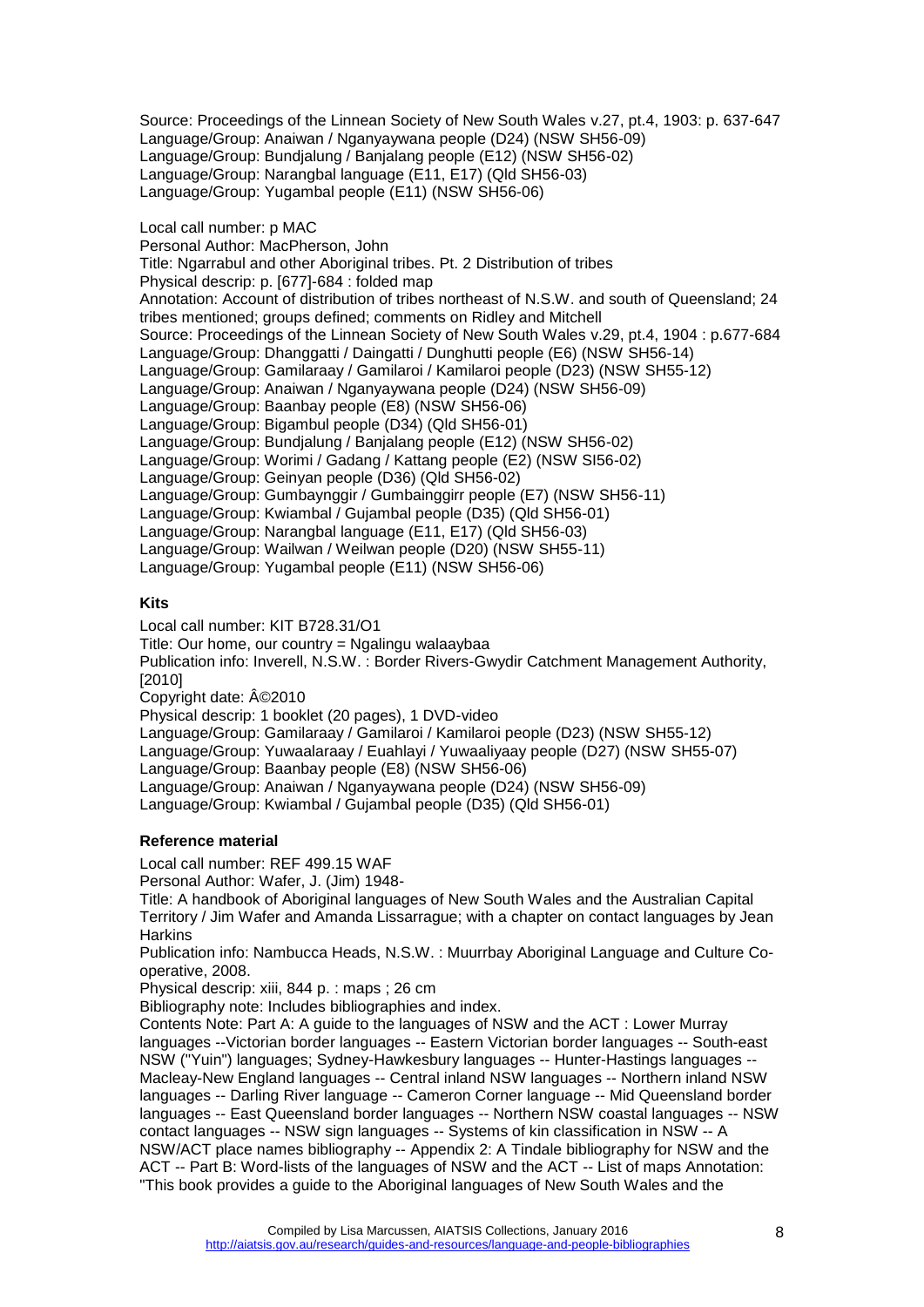Australian Capital Territory, and to the current state of information about them. Part A has two main aims: to show (a) which dialects belong together as variant forms of the same language, and (b) which languages belong together as related members of a group; and to provide information about the current state of these languages, and a guide to the resources available for language revitalisation, including a bibliography. It covers 14 language groups, with additional chapters on contact languages, sign languages and terms used in kin classification, as well as two bibliographic appendices: one on placenames, the other based on the work of N. B. Tindale. Part B presents a word-list for each language, with an account of the sources used in compiling it, and an overview of the languages phonology."--Provided by publisher, annotation pending ISBN: 9780977535187 (hbk.) Language/Group: Wemba Wemba / Wamba Wamba language (D1) (Vic, NSW SI54-16) Language/Group: Yorta Yorta / Yota Yota language (D2) (NSW SI55-13) Language/Group: Ngunawal / Ngunnawal language (D3) (NSW SI55-16) Language/Group: Wadi Wadi / Wathi Wathi language (D4) (Vic SI54-16) Language/Group: Baraba Baraba language (D5) (NSW SI55-13) Language/Group: Marawara language (D6) (NSW SI54-07) Language/Group: Yitha Yitha / Yida Yida language (D7) (NSW SI54-12) Language/Group: Madhi Madhi / Madi Madi language (D8) (NSW SI54-12) Language/Group: Nari Nari language (D9) (NSW SI55-09) Language/Group: Wiradjuri language (D10) (NSW SI55-07) Language/Group: Bolali language (D11) (NSW SH54-16) Language/Group: Barindji language (D12) (NSW SI54-04) Language/Group: Wiljali language (D13) (NSW SH54-15) Language/Group: Danggali language (D14) (SA SI54-06) Language/Group: Gunybaray language (D15) (NSW SI55-04) Language/Group: Wilyagali language (D16) (NSW SI54-03) Language/Group: Bandjigali / Bandjagali language (D17) (NSW SH54-12) Language/Group: Ngiyampaa / Wangaaybuwan / Wongaibon language (D18) (NSW SI55-02) Language/Group: Nawalgu language (D19) (NSW SH55-13) Language/Group: Wailwan / Weilwan language (D20) (NSW SH55-11) Language/Group: Wandjiwalgu language (D21) (NSW SH54-12) Language/Group: Ngiyambaa / Ngemba language (D22) (NSW SH55-10) Language/Group: Gamilaraay / Gamilaroi / Kamilaroi language (D23) (NSW SH55-12) Language/Group: Anaiwan / Nganyaywana language (D24) (NSW SH56-09) Language/Group: Kurnu / Gunu language (D25) (NSW SH55-05) Language/Group: Barranbinya / Baranbinya language (D26) (NSW SH55-06) Language/Group: Yuwaalaraay / Euahlayi / Yuwaaliyaay language (D27) (NSW SH55-07) Language/Group: Wiriyaraay language (D28) (NSW SH56-05) Language/Group: Gambuwal language (D29) (Qld SH56-01) Language/Group: Galali / Kullilli language (D30) (Qld SH55-01) Language/Group: Bidawal / Bidwell language (S49) (Vic SJ55-08) Language/Group: Djirringany / Dyirringany language (S51) (NSW SJ55-04) Language/Group: Thaua / Dhawa language (S52) (NSW SJ55-04) Language/Group: Dhurga language (S53) (NSW SI56-13) Language/Group: Walbanga language (S54) (NSW SI56-13) Language/Group: Wandandian language (S55) (NSW SI56-13) Language/Group: Dharamba language (S56) (NSW SI56-13) Language/Group: Gurungada / Djerrungurah language (S57) (NSW SI56-09) Language/Group: Wadi Wadi / Wudi Wudi language (S58) (NSW SI56-09) Language/Group: Dharawal / Tharawal / Dariwal language (S59) (NSW SI56-09) Language/Group: Gundungurra / Gundungura / Gandangara language (S60) (NSW SI56-09) Language/Group: Eora / Iora language (S61) (NSW SI56-05) Language/Group: Ku-ring-gai / Gameraigal language (S62) (NSW SI56-05) Language/Group: Wonnarua / Wanaruah language (S63) (NSW SI56-01) Language/Group: Dharug / Daruk / Darug language (S64) (NSW SI56-05) Language/Group: Darkinung / Darkinjung / Darkinoong language (S65) (NSW SI56-05) Language/Group: Awabakal language (S66) (NSW SI56-05) Language/Group: Yuin languages (S67) (NSW SI56-13) Language/Group: Kurnai / Gunai language group (S68) (Vic SJ55)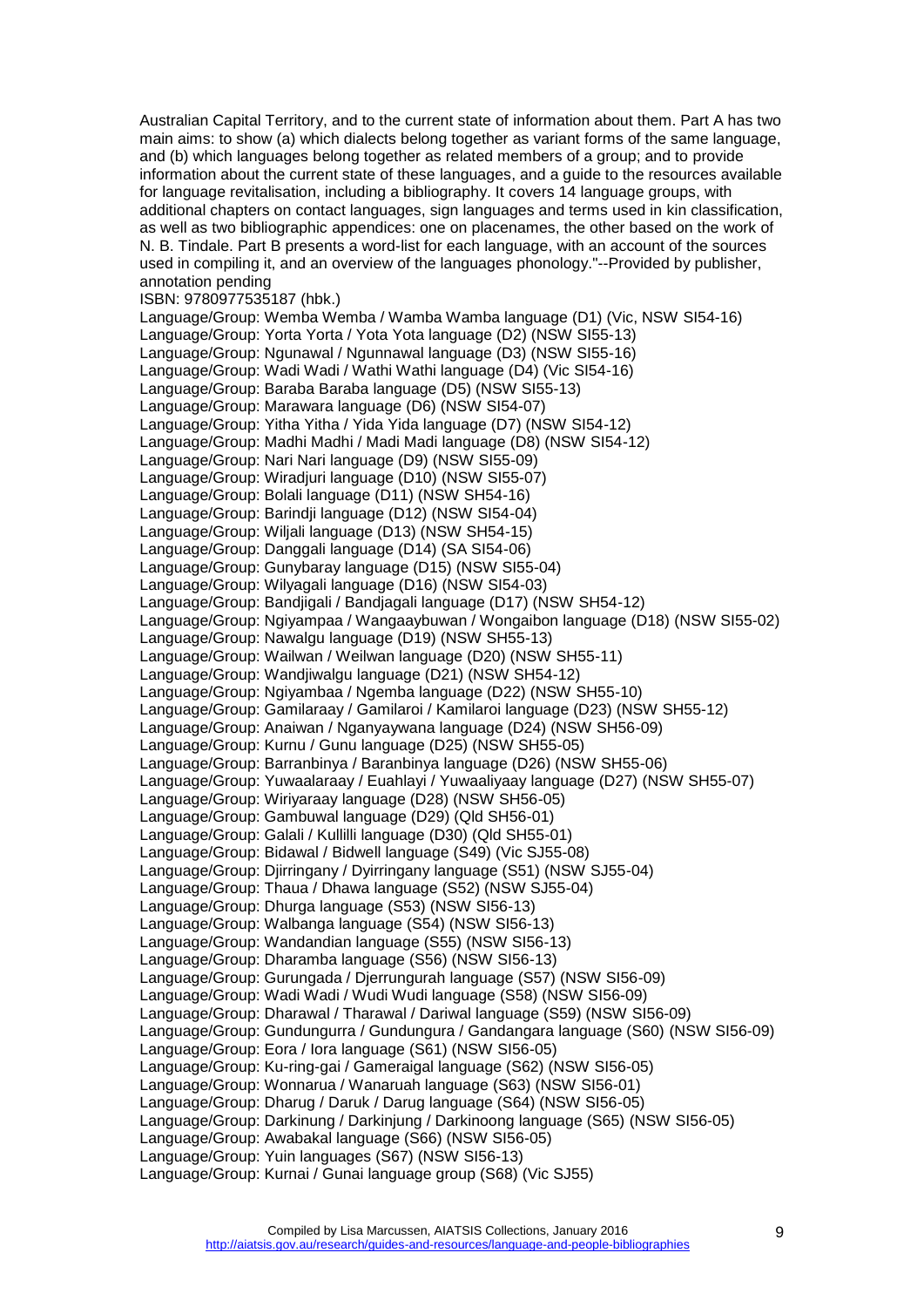Language/Group: Ngarrindjeri / Narrinjeri language (S69) (SA SI54-13) Language/Group: Buibadjali language (S70) (Vic SJ55-01) Language/Group: Wadigali language (L12) (NSW SH54-07) Language/Group: Malyangapa / Malyangaba language (L8) (NSW SH54-11) Language/Group: Garanggaba language (L15) (NSW SH54-08) Language/Group: Ngarrindjeri / Narrinjeri language (S69) (SA SI54-13) Language/Group: Yu Yu language (S19) (Vic SI54-11) Language/Group: Ngintait language (S18) (SA SI54-11) Language/Group: Yirawirung language (S12) (SA SI54-10) Language/Group: Ngayawung language (S7) (SA SI54-10) Language/Group: Kureinji language (D6.1) (NSW SI54-11) Language/Group: Dadi Dadi / Dardi Dardi language (S28) (Vic SI54-12) Language/Group: Biangil / Biyangil / Piangil language (S33) (Vic SI54-16) Language/Group: Ladji Ladji / Latje Latje language (S23) (Vic SI54-11) Language/Group: Yabula Yabula language (S38) (Vic SJ55-01) Language/Group: Dhuduroa / Dhudhuruwa language (S44) (Vic SJ55-03) Language/Group: Bangerang / Kwat Kwat / Waveroo language (S40) (Vic SJ55-02) Language/Group: Ngarigo / Ngarigu language (S46) (NSW SJ55-04) Language/Group: Walgal / Walgalu language (S47) (NSW SI55-16) Language/Group: Jaitmathang / Yadymadhang language (S43) (Vic SJ55-03) Language/Group: Geawegal language (E1) (NSW SI56-01) Language/Group: Birpai / Biripi language (E3) (NSW SH56-14) Language/Group: Worimi / Gadang / Kattang language (E2) (NSW SI56-02) Language/Group: Dhanggatti / Daingatti / Dunghutti language (E6) (NSW SH56-14) Language/Group: Ngaku language (E4) (NSW SH56-11) Language/Group: Ngambaa language (E5) (NSW SH56-14) Language/Group: Yardliyawara language (L7) (SA SH54-13) Language/Group: Ngurunta people (L18) (SA SH54-10) Language/Group: Wangkumara / Wanggumara language (L25) (Qld SG54-15) Language/Group: Bundhamara language (L26) (Qld SG54-16) Language/Group: Mamwura / Mambangura language (L20) (Qld SH54-04) Language/Group: Garanggaba language (L15) (NSW SH54-08) Language/Group: Yugambal language (E11) (NSW SH56-06) Language/Group: Yugambal language (E11) (NSW SH56-06) Language/Group: Arakwal language (E13) (NSW SH56-03) Language/Group: Baryugil language (E17) (NSW SH56-06) Language/Group: Minjungbal / Minyangbal language (E18) (NSW SH56-03) Language/Group: Widjabal / Wiyabal language (E16) (NSW SH56-03) Language/Group: Casino language (E12) (NSW SH56-03) Language/Group: Githabul language (E14) (NSW SH56-02) Language/Group: Galibal language (E15) (NSW SH56-03) Language/Group: Gumbaynggir / Gumbainggirr language (E7) (NSW SH56-11) Language/Group: Baanbay language (E8) (NSW SH56-06) Language/Group: Yaygir / Yaegllanguage (E10) (NSW SH56-07) Added Author: Lissarrague, Amanda 1958- Added Author: Harkins, Jean, 1951-

#### <span id="page-9-0"></span>**Electronic access**

Local call number: ELECTRONIC ACCESS ONLY Title: Aboriginal Cultural Centre & Keeping Place Inc. [electronic resource] Publication info: Armidale, N.S.W. : Aboriginal Cultural Centre & Keeping Place Inc. 2007 Annotation: Website for the Aboriginal Cultural Centre & Keeping Place Inc.; a communitybased centre offering high quality cultural tours, a wide range of Aboriginal cultural activities in their workshops, and sale of traditional Aboriginal paintings; features artworks of Brian Irving, Dennis Kennedy, Chris Luckett, Rod McPherson, Nathan Moran, Adam Spencer, Debbie Walford

Electronic access: Click here for electronic access to Publisher site [http://www.acckp.com.au](http://www.acckp.com.au/) Language/Group: Anaiwan / Nganyaywana people (D24) (NSW SH56-09) Language/Group: Dhanggatti / Daingatti / Dunghutti people (E6) (NSW SH56-14)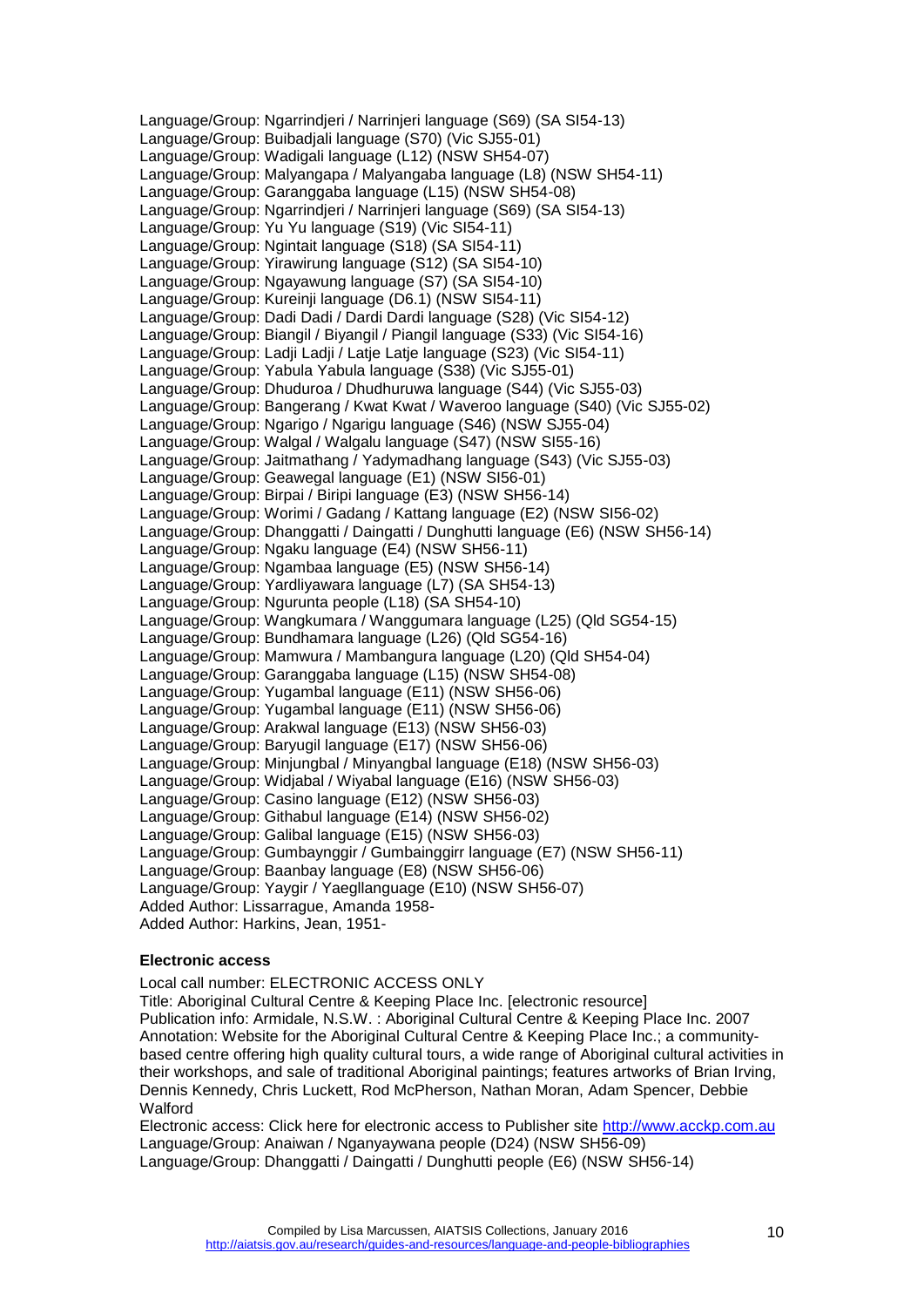Language/Group: Gamilaraay / Gamilaroi / Kamilaroi people (D23) (NSW SH55-12) Language/Group: Gumbaynggir / Gumbainggirr people (E7) (NSW SH56-11) Language/Group: Bundjalung / Banjalang people (E12) (NSW SH56-02)

Local call number: 499.1509944 NSW C-D

Title: The Aboriginal languages of NSW [electronic resource] : an introduction for schools and communities / produced by the NSW Aboriginal Languages Research and Resource Centre and NSW Dept of Aboriginal Affairs

Publication info: [Sydney] : NSW Dept of Aboriginal Affairs, c2007

Physical descrip: 1 cd-rom

Contents Note: What is this CD rom for? -- Why learn an Aboriginal language? : benefits of learning a language; specific benefits for Aboriginal students; why offer an Aboriginal language in NSW schools?; First steps to start a school-based Aboriginal language program -

- Information about NSW Aboriginal languages: Aboriginal language revival in NSW : the same but different; sounds and writing system; some grammatical features; Map of Aboriginal languages of NSW; List of languages on this CD

Annotation: Information about some New South Wales Aboriginal languages; includes sample word lists from featured languages; information on how to start up a language program in schools

Language/Group: Anaiwan / Nganyaywana language (D24) (NSW SH56-09) Language/Group: Awabakal language (S66) (NSW SI56-05)

Language/Group: Bundjalung / Banjalang language (E12) (NSW SH56-02)

Language/Group: Dharug / Daruk / Darug language (S64) (NSW SI56-05)

Language/Group: Dharawal / Tharawal / Dariwal language (S59) (NSW SI56-09)

Language/Group: Dhanggatti / Daingatti / Dunghutti language (E6) (NSW SH56-14)

Language/Group: Eora / Iora language (S61) (NSW SI56-05)

Language/Group: Gamilaraay / Gamilaroi / Kamilaroi language (D23) (NSW SH55-12)

Language/Group: Yuwaalaraay / Euahlayi / Yuwaaliyaay language (D27) (NSW SH55-07)

Language/Group: Gumbaynggir / Gumbainggirr language (E7) (NSW SH56-11)

Language/Group: Gundungurra / Gundungura / Gandangara language (S60) (NSW SI56-09)

Language/Group: Worimi / Gadang / Kattang language (E2) (NSW SI56-02)

Language/Group: Malyangapa / Malyangaba language (L8) (NSW SH54-11)

Language/Group: Muruwari / Murrawarri language (D32) (NSW SH55-06)

Language/Group: Ngarigo / Ngarigu language (S46) (NSW SJ55-04)

Language/Group: Ngiyambaa / Ngemba language (D22) (NSW SH55-10)

Language/Group: Ngunawal / Ngunnawal language (D3) (NSW SI55-16)

Language/Group: Paakantyi / Paakantji / Barkindji language (D12) (NSW SI54-03)

Language/Group: Wemba Wemba / Wamba Wamba language (D1) (Vic, NSW SI54-16)

Language/Group: Wonnarua / Wanaruah language (S63) (NSW SI56-01)

Language/Group: Yaygir / Yaegllanguage (E10) (NSW SH56-07)

Language/Group: Wiradjuri language (D10) (NSW SI55-07)

Added Author: NSW Aboriginal Languages Research and Resource Centre

<span id="page-10-0"></span>Added Author: New South Wales. Dept. of Aboriginal Affairs

# **Rare books**

Local call number: RB S571.42/L1 Added Author: Crowley, Terry 1953-2005 Added Author: Siegel, Jeff. Added Author: Lynch, John, 1943- Added Author: Eades, Diana Title: Language description, history and development : linguistic indulgence in memory of Terry Crowley / edited by Jeff Siegel, John Lynch and Diana Eades. Publication info: Amsterdam ; Philadelphia : J. Benjamins Pub. Co., 2007. Physical descrip: 512 p. ; 24 cm. ISBN: 9789027252524 (hb : alk. paper) Partial contents: "Try look that yellow book": the legacy of Terry Crowley's work in Cape York Peninsula / Helen Harper -- A desiderative complement construction in Warrwa / William B. McGregor -- Noun incorporation in Rembarrnga discourse / Graham McKay -- A revised view

of the verbal suffixes of Yugambeh-Bundjalung / Margaret C. Sharpe -- Nganyaywana revisited: lessons from Terry Crowley's work on New England languages / Paul Black --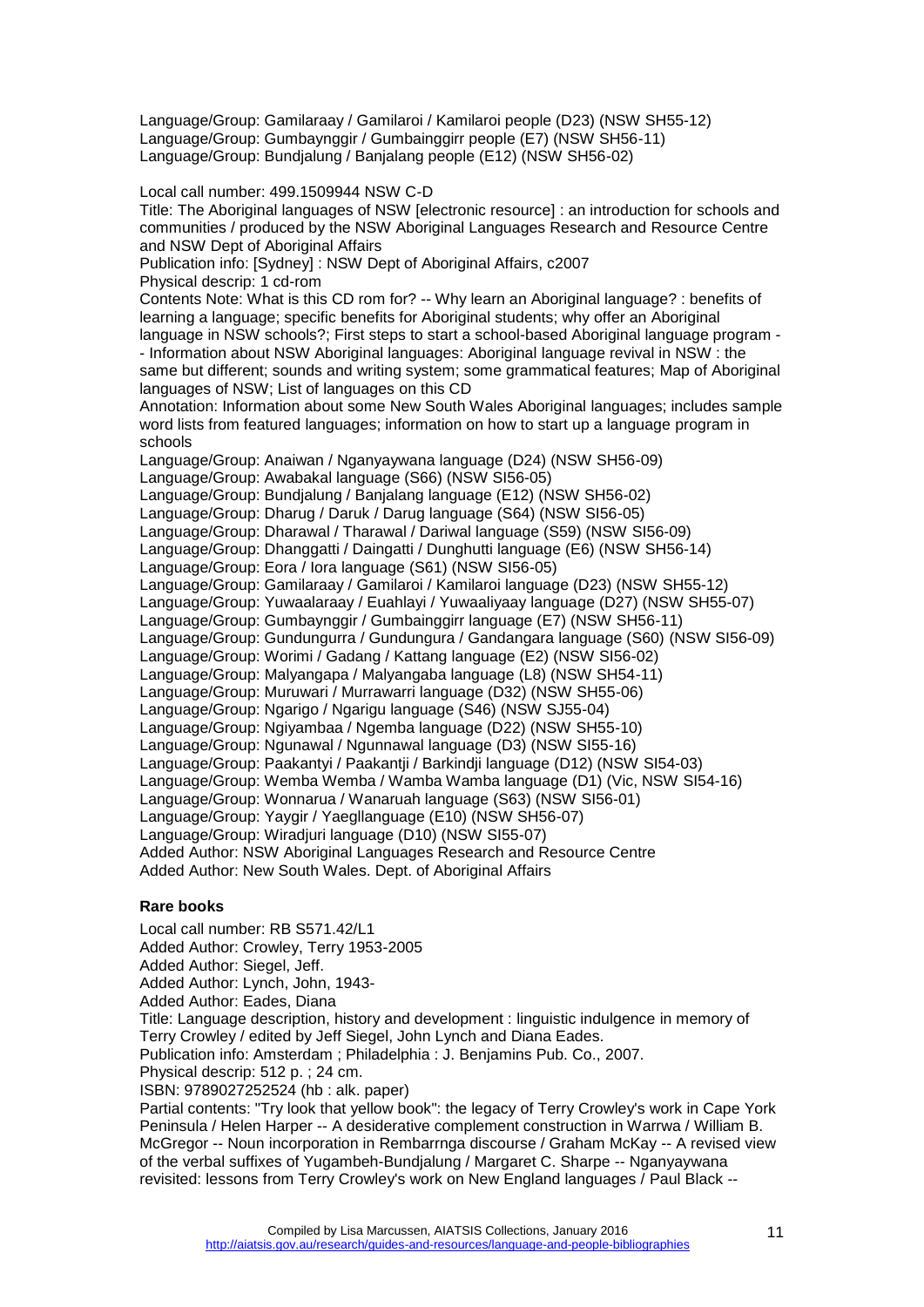Divergent regularity in word-initial truncation in the Arandic languages / Harold Koch -- Noun articles in Torres and Banks languages : conservation and innovation -- Funeral liturgy as a strategy for language revival / Rob Amery and Dennis O'Brien

Annotation: Various papers on Australian linguistic themes - languages include Warra,

Rembarranga, Yugambeh, Bungjalung, Nganyaywana and Arandic languages

Language/Group: Kaurna language (L3) (SA SI54-09)

Language/Group: Rembarrnga language (N73) (NT SD53-06)

Language/Group: Warrwa / Warwa language (K10) (WA SE 51-07)

Language/Group: Yugambeh / Yugumbir language (E17) (Qld SG56-15)

Language/Group: Bundjalung / Banjalang language (E12) (NSW SH56-02)

<span id="page-11-0"></span>Language/Group: Anaiwan / Nganyaywana language (D24) (NSW SH56-09)

### **Rare serials**

Local call number: RS 40/3

Personal Author: Capell, A. (Arthur)

Title: Pronominalisation in Australian languages

Annotation: Classified languages into three groups non-pronominalised; languages with pronouns as independent morphemes & also as bound morphemes in the verbal complex; languages with full pronominalisation) with discussion of each Source: Pacific Linguistics; series A-11 (1967); 21-41 -- tbls. Papers in Australian linguistics no.2 Language/Group: Dhanggatti / Daingatti / Dunghutti language (E6) (NSW SH56-14) Language/Group: Dhanggatti / Daingatti / Dunghutti people (E6) (NSW SH56-14) Language/Group: Darkinung / Darkinjung / Darkinoong language (S65) (NSW SI56-05) Language/Group: Darkinung / Darkinjung / Darkinoong people (S65) (NSW SI56-05) Language/Group: Gamilaraay / Gamilaroi / Kamilaroi language (D23) (NSW SH55-12) Language/Group: Gamilaraay / Gamilaroi / Kamilaroi people (D23) (NSW SH55-12) Language/Group: Gubbi Gubbi / Kabi Kabi / Gabi Gabi language (E29) (Qld SG56-06) Language/Group: Gubbi Gubbi / Kabi Kabi / Gabi Gabi people (E29) (Qld SG56-06) Language/Group: Anaiwan / Nganyaywana language (D24) (NSW SH56-09) Language/Group: Anaiwan / Nganyaywana people (D24) (NSW SH56-09) Language/Group: Arabana / Arabunna language (L13) (SA SH53-03) Language/Group: Arabana / Arabunna people (L13) (SA SH53-03) Language/Group: Arrernte / Aranda language (C8) (NT SG53-02) Language/Group: Arrernte / Aranda people (C8) (NT SG53-02) Language/Group: Awabakal language (S66) (NSW SI56-05) Language/Group: Awabakal people (S66) (NSW SI56-05) Language/Group: Baraba Baraba language (D5) (NSW SI55-13) Language/Group: Baraba Baraba people (D5) (NSW SI55-13) Language/Group: Barindji language (D12) (NSW SI54-04) Language/Group: Barindji people (D12) (NSW SI54-04) Language/Group: Parnkalla / Barngarla / Bungala language (L6) (SA SI53-04) Language/Group: Parnkalla / Barngarla / Bungala / Banggarla people (L6) (SA SI53-04) Language/Group: Bedaruwidj / Tatiara language (S15) (SA SJ54-02) Language/Group: Bedaruwidj / Tatiara people (S15) (SA SJ54-02) Language/Group: Badjiri / Budjari / Badyidi language (D31) (Qld SH55-01) Language/Group: Badjiri / Budjari / Badyidi people (D31) (Qld SH55-01) Language/Group: Diyari / Dieri language (L17) (SA SH54-01) Language/Group: Diyari / Dieri people (L17) (SA SH54-01) Language/Group: Djadjala language (S22) (Vic SI54-15) Language/Group: Djadjala people (S22) (Vic SI54-15) Language/Group: Jaru / Djaru language (K12) (WA SE 52-10) Language/Group: Jaru / Djaru people (K12) (WA SE52-10) Language/Group: Worimi / Gadang / Kattang language (E2) (NSW SI56-02) Language/Group: Worimi / Gadang / Kattang people (E2) (NSW SI56-02) Language/Group: Gumbaynggir / Gumbainggirr language (E7) (NSW SH56-11)

Language/Group: Gumbaynggir / Gumbainggirr people (E7) (NSW SH56-11)

Language/Group: Kuungkari / Gunggari language (D37) (Qld SG55-15)

Language/Group: Kuungkari / Gunggari people (D37) (Qld SG55-15)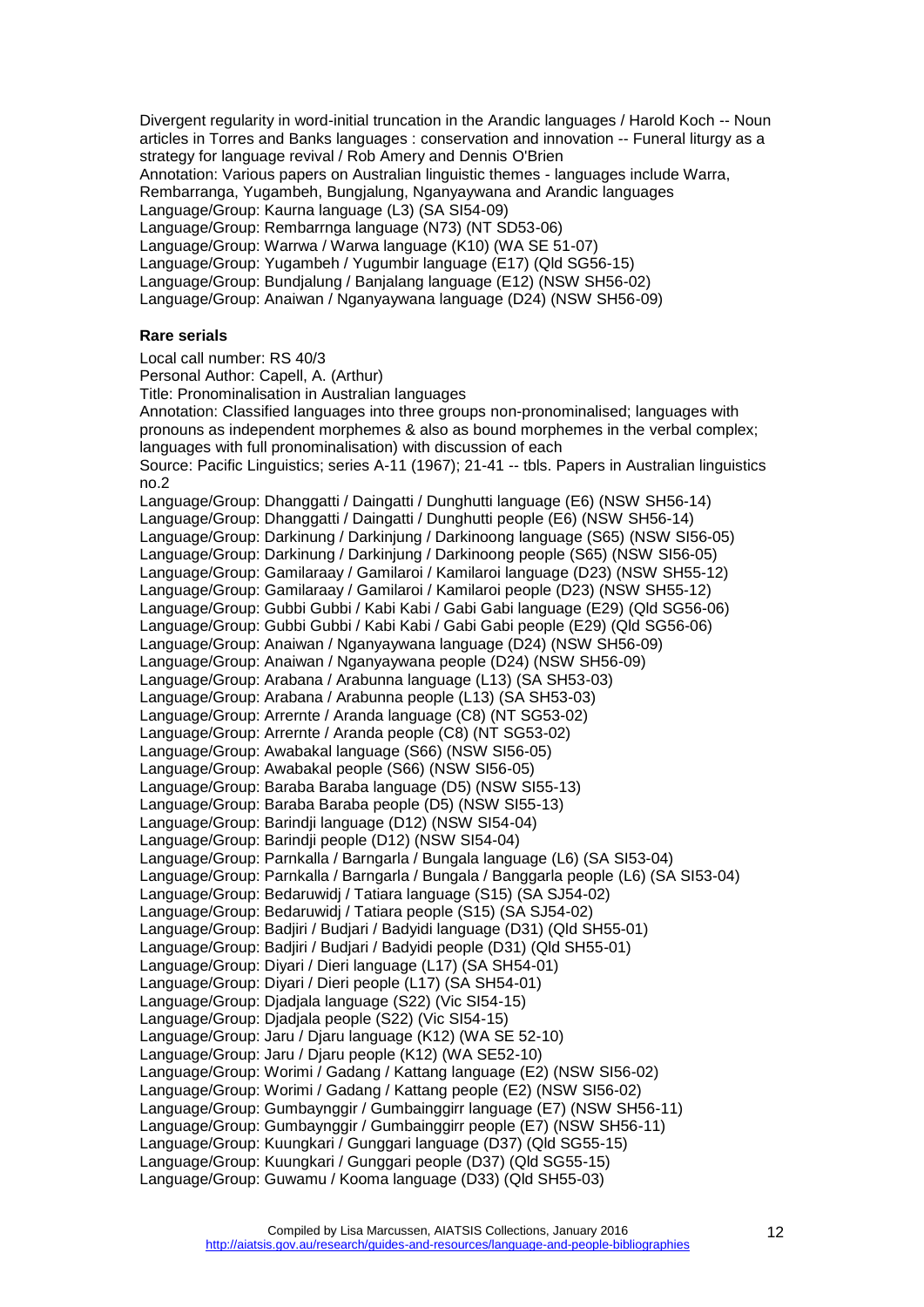Language/Group: Guwamu / Kooma people (D33) (Qld SH55-03) Language/Group: Kalaw Lagaw Ya / Kala Lagaw Ya language (Y1) (Qld TSI SC54-07) Language/Group: Karajarri language (A64) (WA SE51-10) Language/Group: Karajarri people (A64) (WA SE51-10) Language/Group: Kaurna language (L3) (SA SI54-09) Language/Group: Kaurna people (L3) (SA SI54-09) Language/Group: Kurnai / Gunai language group (S68) (Vic SJ55) Language/Group: Kurnai / Gunai people (S68) (Vic SJ55) Language/Group: Lardil language (G38) (Qld SE54-01) Language/Group: Lardil people (G38) (Qld SE54-01) Language/Group: Malngin language (K30) (WA SE52-06) Language/Group: Malngin people (K30) (WA SE52-06) Language/Group: Mudburra language (C25) (NT SE53-05) Language/Group: Mudburra people (C25) (NT SE53-05) Language/Group: Muruwari / Murrawarri language (D32) (NSW SH55-06) Language/Group: Muruwari / Murrawarri people (D32) (NSW SH55-06) Language/Group: Ngarrindjeri / Narrinjeri language (S69) (SA SI54-13) Language/Group: Ngarrindjeri / Narrinjeri people (S69) (SA SI54-13) Language/Group: Ngarinyin / Ungarinyin language (K18) (WA SE 52-01) Language/Group: Ngarinyin / Ungarinyin people (K18) (WA SE52-01) Language/Group: Ngarinman / Ngarinyman language (C27) (NT SE52-01) Language/Group: Ngarinman / Ngarinyman people (C27) (NT SE52-01) Language/Group: Ngiyambaa / Ngemba language (D22) (NSW SH55-10) Language/Group: Ngiyampaa / Ngemba people (D22) (NSW SH55-10) Language/Group: Nyulnyul / Nyul Nyul language (K13) (WA SE 51-02) Language/Group: Nyulnyul / Nyul Nyul people (K13) (WA SE51-02) Language/Group: Pitjantjatjara language (C6) (NT SG52-11) Language/Group: Pitjantjatjara people (C6) (NT SG52-11) Language/Group: Pitta Pitta / Bittha Bittha language (G6) (Qld SF54-10) Language/Group: Pitta Pitta / Bittha Bittha people (G6) (Qld SF54-10) Language/Group: Torres Strait Islanders (Qld TSI SC54, SC55) Language/Group: Wajuk language (W9) (WA SI50-02) Language/Group: Wajuk people (W9) (WA SI50-02) Language/Group: Waka Waka / Wakka Wakka language (E28) (Qld SG56-10) Language/Group: Waka Waka / Wakka Wakka people (E28) (Qld SG56-10) Language/Group: Wardaman language (N35) (NT SD52-16) Language/Group: Wardaman people (N35) (NT SD52-16) Language/Group: Warlpiri language (C15) (NT SF52-04) Language/Group: Warlpiri people (C15) (NT SF52-04) Language/Group: Warnman language (A62) (WA SF51-11) Language/Group: Warnman people (A62) (WA SF51-11) Language/Group: Warumungu language (C18) (NT SE53-01) Language/Group: Warumungu people (C18) (NT SE53-10) Language/Group: Wemba Wemba / Wamba Wamba language (D1) (Vic, NSW SI54-16) Language/Group: Wemba Wemba / Wamba Wamba people (D1) (Vic, NSW SI54-16) Language/Group: Wiradjuri language (D10) (NSW SI55-07) Language/Group: Wiradjuri people (D10) (NSW SI55-07) Language/Group: Yabula Yabula language (S38) (Vic SJ55-01) Language/Group: Yaraldi / Yaralde language (S8) (SA SI54-13) Language/Group: Yaraldi / Yaralde people (S8) (SA SI54-13) Language/Group: Yorta Yorta / Yota Yota language (D2) (NSW SI55-13) Language/Group: Yorta Yorta / Yota Yota people (D2) (NSW SI55-13) Language/Group: Yugambeh / Yugumbir language (E17) (Qld SG56-15) Language/Group: Yugambeh / Yugumbir people (E17) (Qld SG56-15) Language/Group: Yuin languages (S67) (NSW SI56-13) Language/Group: Yuin people (S67) (NSW SI56-13) Language/Group: Yuwibara / Yuwiburra / Yuibera language (E54) (Qld SF55-08) Language/Group: Yuwibara / Yuwiburra / Yuibera people (E54) (Qld SF55-08)

Local call number: RS 57/11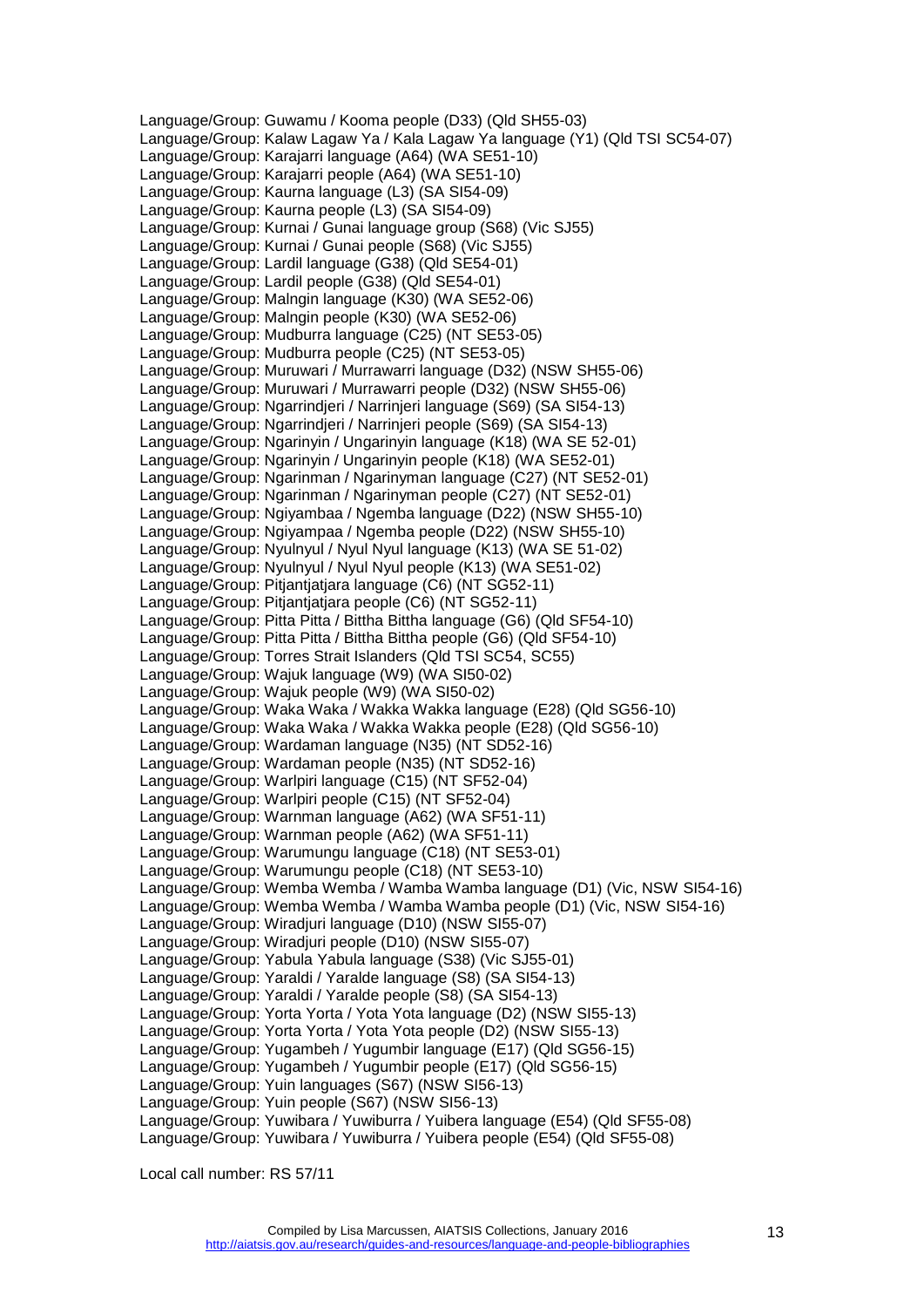Personal Author: Radcliffe-Brown, A. R. (Alfred Reginald), 1881-1955

Title: The Rainbow-Serpent myth in south-east Australia

Annotation: Myths relating to; the Wari of the Wiradjeri, Wongaibon & Weilwan; the Karia - Kamilaroi, Kwiambal & Yualarai; the Kabulgan - Anewan; Myndie - Melbourne district; Myth an important element of the native beliefs; Mundangara - Kogai tribe; Article is an attempt to round up accounts from now extinct tribes; Belief that medicine men derived their power from the Serpent, and often an element of the Bora ceremonies

Source: Oceania -- l930; v.l, no.3; [342]-347

Language/Group: Yuwaalaraay / Euahlayi / Yuwaaliyaay people (D27) (NSW SH55-07)

Language/Group: Gamilaraay / Gamilaroi / Kamilaroi people (D23) (NSW SH55-12)

Language/Group: Anaiwan / Nganyaywana people (D24) (NSW SH56-09)

Language/Group: Kogai / Gogai people (D38) (Qld SG55-16)

Language/Group: Kwiambal / Gujambal people (D35) (Qld SH56-01)

Language/Group: Wangaaybuwan / Wongaibon people (D18) (NSW SI55-02)

Language/Group: Wailwan / Weilwan people (D20) (NSW SH55-11)

Language/Group: Wiradjuri people (D10) (NSW SI55-07)

Language/Group: Woiwurrung / Wurundjeri / Woiwurung people (S36) (Vic SJ55-05)

Local call number: RS 57/13

Personal Author: MacPherson, John

Title: Some words from the New England vocabularies

Annotation: Botanical names - Ngarrabul and Yookumbul; meterological phenomena & physical geography Ngrrabul and Enneewin

Source: Mankind -- 1934; v.1, no.10; 235-236

Language/Group: Anaiwan / Nganyaywana language (D24) (NSW SH56-09)

Language/Group: Anaiwan / Nganyaywana people (D24) (NSW SH56-09)

Language/Group: Narangbal language (E11, E17) (Qld SH56-03)

Language/Group: Yugambal language (E11) (NSW SH56-06)

Language/Group: Yugambal people (E11) (NSW SH56-06)

Local call number: RS 99/1

Personal Author: MacPherson, John

Title: Some Aboriginal place names in northern New South Wales

Annotation: Much general information obtained from surviving Aborigines of Ngarabal and Anaiwun tribes

Source: Royal Australian Historical Society -- Journal and Proceeding, v.16, pt.2, 1930; 120- 131

Language/Group: Anaiwan / Nganyaywana people (D24) (NSW SH56-09)

Language/Group: Narangbal language (E11, E17) (Qld SH56-03)

Language/Group: Yugambal language (E11) (NSW SH56-06)

<span id="page-13-0"></span>Language/Group: Yugambal people (E11) (NSW SH56-06)

### **Manuscripts**

Call number: MS 50 Personal Author: MacPherson, John Added Author: Williams, F. E. (Francis Edgar), 1893-1943 Added Author: Barrett, A. J. Added Author: Firth, Raymond, 1901-2002 Added Author: Dawson, Robert Leycester Added Author: Enright, Walter John Added Author: Hamlyn-Harris, Ronald Title: Notes, correspondence, newspaper clippings and publications. Publication info: Sydney, 1899-1939 Physical descrip: 9 pts. Access: Closed access - Library Director's permission, Partial copying, closed quotation, Not for Inter-Library Loan Annotation: Includes vocabularies in Enneewin, Ngarrabul, Yookumbul, Pikumbul, Queembal and Bundela p. 3-18 Notebook 1; see finding aid for full details Electronic access: Click here for electronic access to finding aid <http://aiatsis.gov.au/research/guides-and-resources/collection-finding-aids>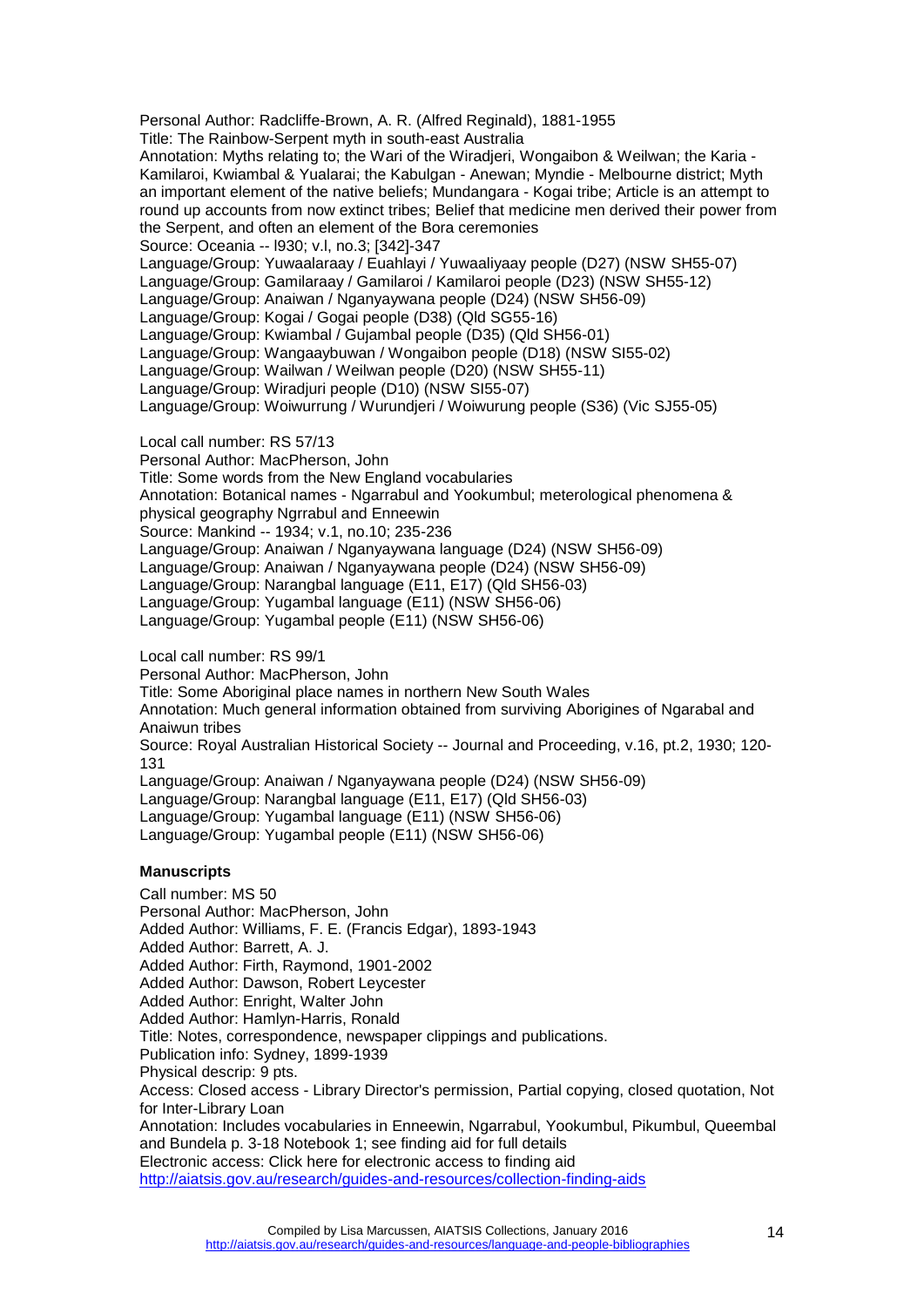Language/Group: Anaiwan / Nganyaywana language (D24) (NSW SH56-09) Language/Group: Anaiwan / Nganyaywana people (D24) (NSW SH56-09) Language/Group: Bigambul language (D34) (Qld SH56-01) Language/Group: Bigambul people (D34) (Qld SH56-01) Language/Group: Bundjalung / Banjalang language (E12) (NSW SH56-02) Language/Group: Bundjalung / Banjalang people (E12) (NSW SH56-02) Language/Group: Yugambal language (E11) (NSW SH56-06) Language/Group: Yugambal people (E11) (NSW SH56-06)

Call number: MS 299

Personal Author: Mathews, Robert Hamilton, 1841-1918

Title: Notebooks, c.1868-1912

Publication info: 1868-1912.

Physical descrip: 1 box loose, 4 vols. bound

Access: Open access – reading, Open copying & quotation, Not for Inter-Library Loan Annotation: Contents; (1) Victorian languages; Yarra, Kurnai, Wimmera (Tyattyalli), Burabura, Burraba Burraba, Yota Yota, Wiradjuri, Tyedduwurrung, Dhaukurru, Bungandity; stories, kinship, initiation; (2) NSW; Jirringan, Kamilaroi, Kogai, Newena, Kumbainggeri, Gundungurra, Budtyerri, Barrindyi; legends, Bible story, kinship, legend of Port Stephens; (3) Kamilaroi, Wiraiarai, Ukumble, Guinbarai, Wallarai, Thurrawal, Wongaibon, Muruwarri, Yualeai, Delegate language, secret language; legends, songs; (4) Thurrawal, Banbai, Anewan, Ngeumba, Wongaibon, Dharumba, Darling River stories, songs, Murawarri; kinship, initiation; (5) Gippsland, coastal NSW languages, songs, myths, cosmology; Thoorga, Thawa, Thurrawal, Brabirr, Jirringan, Wonghibon, Dharuk, Gundungurra; (6) Thurrawal, Wimmera, Yota Yota, Ngurriamauer (Jabala-Jabala), Dhuduroa; totems, cosmology, marriage, mother in law language, ceremonies, myhts, after death belief, initiation; (7) Darkinyoong, Warrimi, Koombainggerri, Gundungurra, Wiradjuri, Yota Yota, Ngoonoowal, Jinningmiddha, Dhuduroa, Yitta Yitta, Ngiamba, Kamilaroi, Anewan, Thangatti, Thurrawal, Gunu, Wongaibon, Burranbinya, Murawarri, Darug; copy of his Thurrawal Grammar, part I, published 1901 Language/Group: Boonwurrung / Boonerwrung / Bunurong language (S35) (Vic SJ55-09) Language/Group: Boonwurrung / Boonerwrung / Bunurong people (S35) (Vic SJ55-09) Language/Group: Dhanggatti / Daingatti / Dunghutti language (E6) (NSW SH56-14) Language/Group: Dhanggatti / Daingatti / Dunghutti people (E6) (NSW SH56-14) Language/Group: Darkinung / Darkinjung / Darkinoong language (S65) (NSW SI56-05) Language/Group: Darkinung / Darkinjung / Darkinoong people (S65) (NSW SI56-05) Language/Group: Yuwaalaraay / Euahlayi / Yuwaaliyaay language (D27) (NSW SH55-07) Language/Group: Yuwaalaraay / Euahlayi / Yuwaaliyaay people (D27) (NSW SH55-07) Language/Group: Gamilaraay / Gamilaroi / Kamilaroi language (D23) (NSW SH55-12) Language/Group: Gamilaraay / Gamilaroi / Kamilaroi people (D23) (NSW SH55-12) Language/Group: Gundungurra / Gundungura / Gandangara language (S60) (NSW SI56-09) Language/Group: Gundungurra / Gundungura /Gandangara people (S60) (NSW SI56-09) Language/Group: Ngiyampaa / Wangaaybuwan / Wongaibon language (D18) (NSW SI55-02) Language/Group: Anaiwan / Nganyaywana language (D24) (NSW SH56-09) Language/Group: Anaiwan / Nganyaywana people (D24) (NSW SH56-09) Language/Group: Baanbay language (E8) (NSW SH56-06) Language/Group: Baanbay people (E8) (NSW SH56-06) Language/Group: Bangerang / Kwat Kwat / Waveroo language (S40) (Vic SJ55-02) Language/Group: Bangerang / Kwat Kwat / Waveroo people (S40) (Vic SJ55-02) Language/Group: Baraba Baraba language (D5) (NSW SI55-13) Language/Group: Baraba Baraba people (D5) (NSW SI55-13) Language/Group: Barindji language (D12) (NSW SI54-04) Language/Group: Barindji people (D12) (NSW SI54-04) Language/Group: Barranbinya / Baranbinya language (D26) (NSW SH55-06) Language/Group: Barranbinya / Baranbinya people (D26) (NSW SH55-06) Language/Group: Bedaruwidj / Tatiara language (S15) (SA SJ54-02) Language/Group: Bedaruwidj / Tatiara people (S15) (SA SJ54-02) Language/Group: Ngaralda / Brabirawilung language (S4) (SA SI54-13) Language/Group: Ngaralda / Brabirawilung people (S4) (SA SI54-13) Language/Group: Brabralung language (S45) (Vic SJ55-07) Language/Group: Brabralung people (S45) (Vic SJ55-07)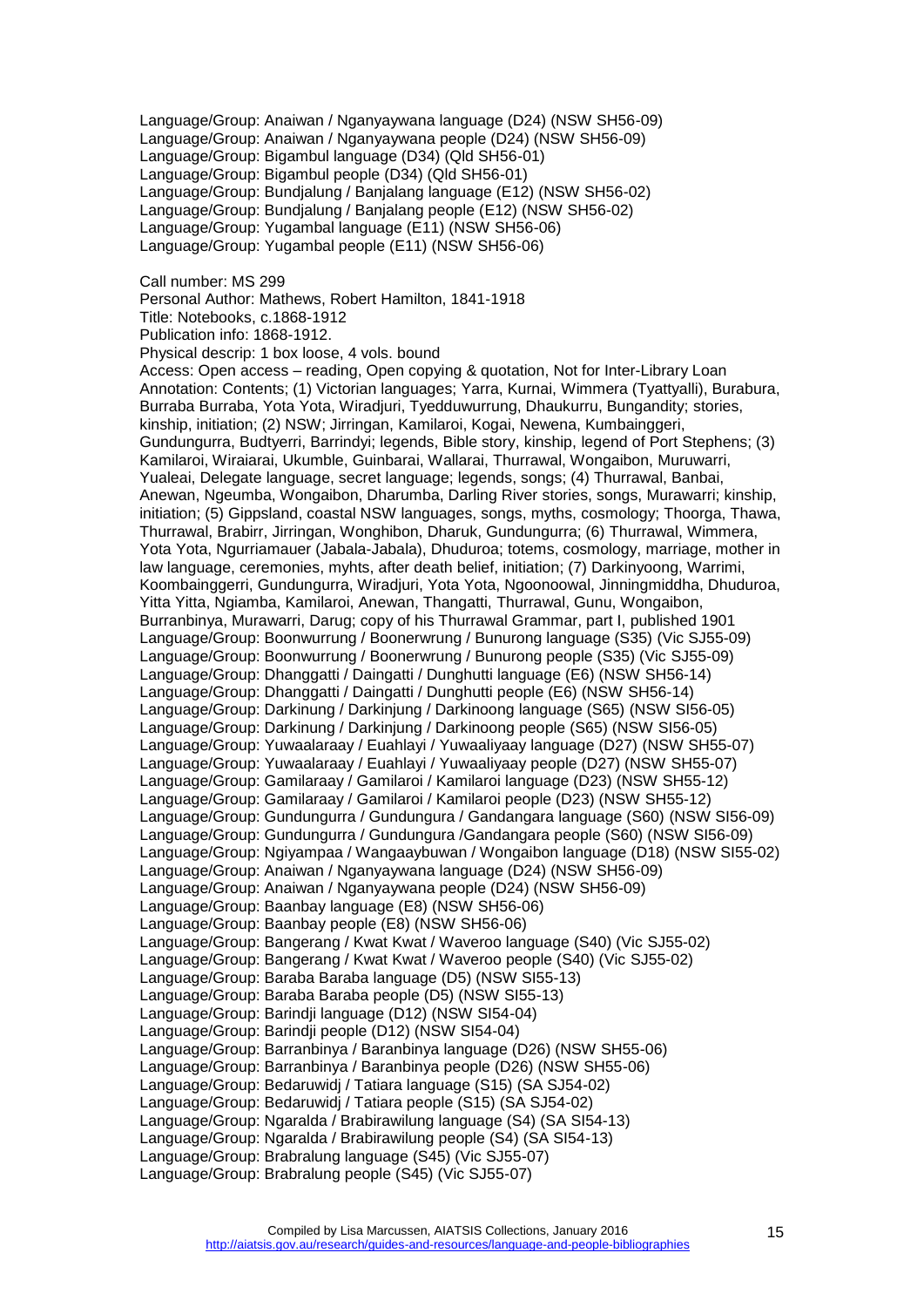Language/Group: Badjiri / Budjari / Badyidi language (D31) (Qld SH55-01) Language/Group: Badjiri / Budjari / Badyidi people (D31) (Qld SH55-01) Language/Group: Bungandidj / Buandig language (S13) (SA SJ54-06) Language/Group: Bungandidj / Buandig people (S13) (SA SJ54-06) Language/Group: Daungwurrung / Taungurong language (S37) (Vic SJ55-02) Language/Group: Daungwurrung / Taungurong people (S37) (Vic SJ55-02) Language/Group: Dharamba language (S56) (NSW SI56-13) Language/Group: Dharug / Daruk / Darug language (S64) (NSW SI56-05) Language/Group: Dharug / Daruk / Darug people (S64) (NSW SI56-05) Language/Group: Dhuduroa / Dhudhuruwa language (S44) (Vic SJ55-03) Language/Group: Dhuduroa / Dhudhuruwa people (S44) (Vic SJ55-03) Language/Group: Dhurga language (S53) (NSW SI56-13) Language/Group: Dhurga people (S53) (NSW SI56-13) Language/Group: Djadjala language (S22) (Vic SI54-15) Language/Group: Djadjala people (S22) (Vic SI54-15) Language/Group: Djirringany / Dyirringany language (S51) (NSW SJ55-04) Language/Group: Djirringany / Dyirringany people (S51) (NSW SJ55-04) Language/Group: Worimi / Gadang / Kattang language (E2) (NSW SI56-02) Language/Group: Worimi / Gadang / Kattang people (E2) (NSW SI56-02) Language/Group: Gawambaray language (D39) (Qld SH55-16) Language/Group: Gawambaray people (D39) (Qld SH55-16) Language/Group: Kogai / Gogai language (D38) (Qld SG55-16) Language/Group: Kogai / Gogai people (D38) (Qld SG55-16) Language/Group: Gumbaynggir / Gumbainggirr language (E7) (NSW SH56-11) Language/Group: Gumbaynggir / Gumbainggirr people (E7) (NSW SH56-11) Language/Group: Kurnai / Gunai language group (S68) (Vic SJ55) Language/Group: Kurnai / Gunai people (S68) (Vic SJ55) Language/Group: Kurnu / Gunu language (D25) (NSW SH55-05) Language/Group: Kurnu / Gunu people (D25) (NSW SH55-05) Language/Group: Muruwari / Murrawarri language (D32) (NSW SH55-06) Language/Group: Muruwari / Murrawarri people (D32) (NSW SH55-06) Language/Group: Ngarigo / Ngarigu language (S46) (NSW SJ55-04) Language/Group: Ngarigo / Ngarigu people (S46) (NSW SJ55-04) Language/Group: Ngiyambaa / Ngemba language (D22) (NSW SH55-10) Language/Group: Ngiyampaa / Ngemba people (D22) (NSW SH55-10) Language/Group: Ngunawal / Ngunnawal language (D3) (NSW SI55-16) Language/Group: Ngunawal / Ngunnawal people (D3) (NSW SI55-16) Language/Group: Dharawal / Tharawal / Dariwal language (S59) (NSW SI56-09) Language/Group: Dharawal / Tharawal / Dariwal people (S59) (NSW SI56-09) Language/Group: Thaua / Dhawa language (S52) (NSW SJ55-04) Language/Group: Thaua / Dhawa people (S52) (NSW SJ55-04) Language/Group: Ngiyampaa / Wangaaybuwan / Wongaibon language (D18) (NSW SI55-02) Language/Group: Wiradjuri language (D10) (NSW SI55-07) Language/Group: Wiradjuri people (D10) (NSW SI55-07) Language/Group: Wiriyaraay language (D28) (NSW SH56-05) Language/Group: Wiriyaraay people (D28) (NSW SH56-05) Language/Group: Woiwurrung / Wurundjeri / Woiwurung language (S36) (Vic SJ55-05) Language/Group: Woiwurrung / Wurundjeri / Woiwurung people (S36) (Vic SJ55-05) Language/Group: Yabula Yabula language (S38) (Vic SJ55-01) Language/Group: Jaitmathang / Yadymadhang language (S43) (Vic SJ55-03) Language/Group: Jaitmathang / Yadymadhang people (S43) (Vic SJ55-03) Language/Group: Yitha Yitha / Yida Yida language (D7) (NSW SI54-12) Language/Group: Yitha Yitha / Yida Yida people (D7) (NSW SI54-12) Language/Group: Yorta Yorta / Yota Yota language (D2) (NSW SI55-13) Language/Group: Yorta Yorta / Yota Yota people (D2) (NSW SI55-13) Language/Group: Yugambal language (E11) (NSW SH56-06) Language/Group: Yugambal people (E11) (NSW SH56-06)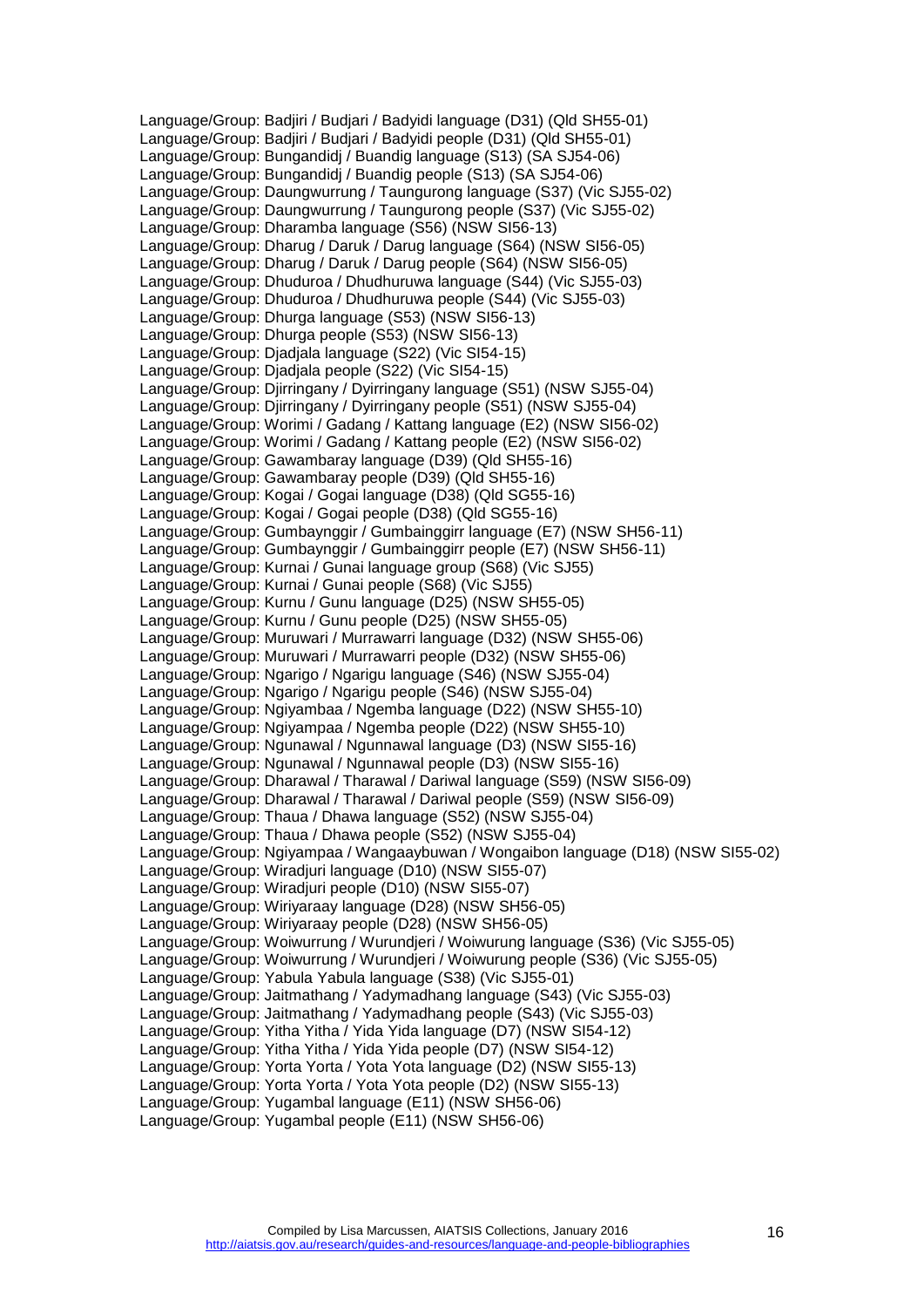Call number: MS 609

Personal Author: McBryde, Isabel, 1934-

Title: An archaeological survey of the New England region, New South Wales Publication info: Armidale 1966

Physical descrip: 476 p.

Access: Open access – reading, Closed copying & quotation Principal and/or Depositor's permission. Not for Inter-Library Loan

Annotation: Aims and methods of survey discussed; geographical survey of area; distribution of tribes from Tindale; historical background; reports of local historians on huts, implements, seasonal movement of tribes for food; material culture - stone, bone, wood implements, basketry, weapons, clothing; ceremonial sites - stone arrangement; sites and maps, bora grounds described and located in detail; art sites - four main types of rock art; tables show sites of different types; carved trees; burial sites - Blaxlands Flat excavation described in detail; possible trepanning of skull, carbon dates, different types of burial; other sites described; stone working sites - quarries and axe grinding grooves; stone trackway at Tuntable Falls (Nimbin) described; evidence for sequence of cultures and antiquity from excavations; Seelands site described in detail; typology; surface finds; carbon dates; reports on geological and biological material by H. Gutsche, A.G. Thorne, D.F. McMichael, N. Wakefield, M.L. Ryder listed separately in this bibliography; Seelands assemblage discussed in light of prehistory of eastern Australia; chronology of industries based on carbon datings; notes on stone industries from Chambigne, Jackys Creek, Whiteman Creek, Wombah, Bendemeer and Graman; list of radiocarbon dates for northern N.S.W.; bibliography of over 200 items

Language/Group: Gamilaraay / Gamilaroi / Kamilaroi people (D23) (NSW SH55-12)

Language/Group: Anaiwan / Nganyaywana people (D24) (NSW SH56-09)

Language/Group: Baanbay people (E8) (NSW SH56-06)

Language/Group: Bundjalung / Banjalang people (E12) (NSW SH56-02)

Language/Group: Galibal people (E15) (NSW SH56-03)

Language/Group: Githabul people (E14) (NSW SH56-02)

Language/Group: Gumbaynggir / Gumbainggirr people (E7) (NSW SH56-11)

Language/Group: Minjungbal / Minyangbal people (E18) (NSW SH56-03)

Language/Group: Widjabal / Wiyabal people (E16) (NSW SH56-03)

Language/Group: Yaygir / Yaegl people (E10) (NSW SH56-07)

Language/Group: Yugambal people (E11) (NSW SH56-06)

Call number: MS 995

Personal Author: Radcliffe-Brown, A. R. (Alfred Reginald), 1881-1955

Title: [Notebooks and vocabularies, 1910 - 1912 (W.A.) and 1926 - 1931 (N.S.W.)

Publication info: c1910-1931

Physical descrip: 11 pts.

Access: Closed access - Library Director's permission. Closed copying & quotation Principal and/or Depositor's permission. Not for Inter-Library Loan

Annotation: Photocopy made from the original in the Department of Anthropology, University of Sydney, Sep. 1977; Rough field notes mainly on kinship in New South Wales, some South Australia, Western Australia; some vocabulary - totems, material culture; notes on social organization; See finding aid for full details

Electronic access: Click here for electronic access to finding aid

<http://aiatsis.gov.au/research/guides-and-resources/collection-finding-aids>

Language/Group: Dhanggatti / Daingatti / Dunghutti language (E6) (NSW SH56-14) Language/Group: Dhanggatti / Daingatti / Dunghutti people (E6) (NSW SH56-14)

Language/Group: Yuwaalaraay / Euahlayi / Yuwaaliyaay language (D27) (NSW SH55-07)

Language/Group: Yuwaalaraay / Euahlayi / Yuwaaliyaay people (D27) (NSW SH55-07)

Language/Group: Gamilaraay / Gamilaroi / Kamilaroi language (D23) (NSW SH55-12)

Language/Group: Gamilaraay / Gamilaroi / Kamilaroi people (D23) (NSW SH55-12)

Language/Group: Ngiyampaa / Wangaaybuwan / Wongaibon language (D18) (NSW SI55-02)

Language/Group: Anaiwan / Nganyaywana language (D24) (NSW SH56-09)

Language/Group: Anaiwan / Nganyaywana people (D24) (NSW SH56-09)

Language/Group: Baanbay language (E8) (NSW SH56-06)

Language/Group: Baanbay people (E8) (NSW SH56-06) Language/Group: Birria / Biria / Pirriya language (L36) (Qld SG54-08)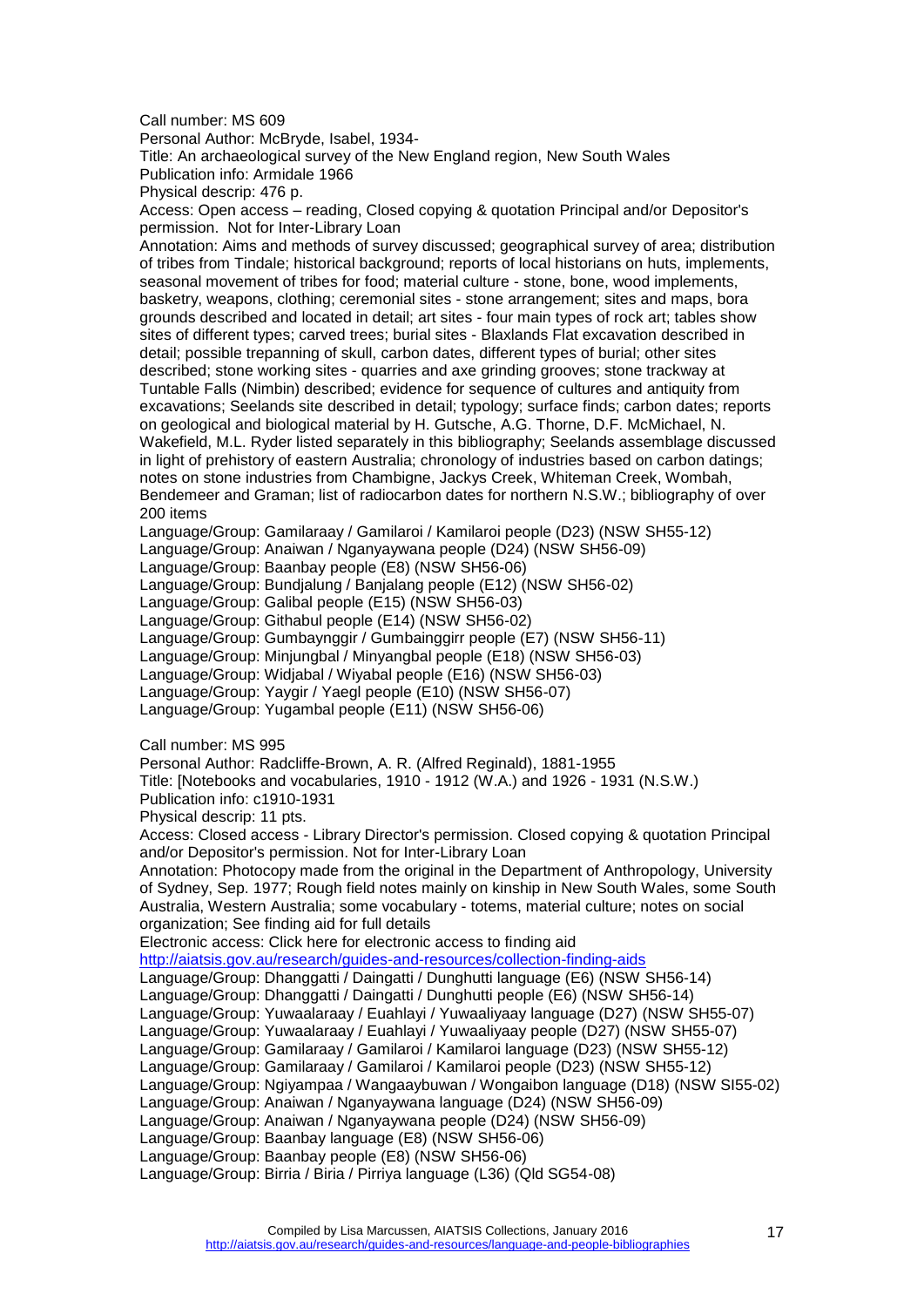Language/Group: Birria / Biria / Pirriya people (L36) (Qld SG54-08) Language/Group: Birpai / Biripi language (E3) (NSW SH56-14) Language/Group: Birpai / Biripi people (E3) (NSW SH56-14) Language/Group: Badjiri / Budjari / Badyidi language (D31) (Qld SH55-01) Language/Group: Badjiri / Budjari / Badyidi people (D31) (Qld SH55-01) Language/Group: Bundjalung / Banjalang language (E12) (NSW SH56-02) Language/Group: Bundjalung / Banjalang people (E12) (NSW SH56-02) Language/Group: Jurruru / Djurruru language (W33) (WA SF50-15) Language/Group: Jurruru / Djurruru people (W33) (WA SF50-15) Language/Group: Worimi / Gadang / Kattang language (E2) (NSW SI56-02) Language/Group: Worimi / Gadang / Kattang people (E2) (NSW SI56-02) Language/Group: Githabul language (E14) (NSW SH56-02) Language/Group: Githabul people (E14) (NSW SH56-02) Language/Group: Gumbaynggir / Gumbainggirr language (E7) (NSW SH56-11) Language/Group: Gumbaynggir / Gumbainggirr people (E7) (NSW SH56-11) Language/Group: Kurnu / Gunu language (D25) (NSW SH55-05) Language/Group: Kurnu / Gunu people (D25) (NSW SH55-05) Language/Group: Kwiambal / Gujambal language (D35) (Qld SH56-01) Language/Group: Kwiambal / Gujambal people (D35) (Qld SH56-01) Language/Group: Maya language (W20) (WA SG49-04) Language/Group: Maya people (W20) (WA SG49-04) Language/Group: Minjungbal / Minyangbal language (E18) (NSW SH56-03) Language/Group: Minjungbal / Minyangbal people (E18) (NSW SH56-03) Language/Group: Muruwari / Murrawarri language (D32) (NSW SH55-06) Language/Group: Muruwari / Murrawarri people (D32) (NSW SH55-06) Language/Group: Ngarrindjeri / Narrinjeri language (S69) (SA SI54-13) Language/Group: Ngarrindjeri / Narrinjeri people (S69) (SA SI54-13) Language/Group: Ngaku language (E4) (NSW SH56-11) Language/Group: Ngaku people (E4) (NSW SH56-11) Language/Group: Ngarluma language (W38) (WA SF50-07) Language/Group: Ngarluma people (W38) (WA SF50-07) Language/Group: Ngiyambaa / Ngemba language (D22) (NSW SH55-10) Language/Group: Ngiyampaa / Ngemba people (D22) (NSW SH55-10) Language/Group: Nyamal language (A58) (WA SF51-05) Language/Group: Nyamal people (A58) (WA SF51-05) Language/Group: Palyku language (A55) (WA SF51-09) Language/Group: Palyku people (A55) (WA SF51-09) Language/Group: Payungu language (W23) (WA SF50-13) Language/Group: Payungu people (W23) (WA SF50-13) Language/Group: Pinikura language (W34) (WA SF50-10) Language/Group: Pinikura people (W34) (WA SF50-10) Language/Group: Purduna language (W24) (WA SF50-13) Language/Group: Purduna people (W24) (WA SF50-13) Language/Group: Tanganekald language (S11) (SA SI54-14) Language/Group: Tanganekald people (S11) (SA SI54-14) Language/Group: Thalanyji language (W26) (WA SF50-09) Language/Group: Thalanyji people (W26) (WA SF50-09) Language/Group: Tharrkari / Tharrgari language (W21) (WA SF50-13) Language/Group: Tharrkari / Tharrgari people (W21) (WA SF50-13) Language/Group: Wajarri / Watjarri language (A39) (WA SG50-7, SG50-11) Language/Group: Wajarri / Watjarri people (A39) (WA SG50-7, SG50-11) Language/Group: Wandjiwalgu language (D21) (NSW SH54-12) Language/Group: Wandjiwalgu people (D21) (NSW SH54-12) Language/Group: Wangaaybuwan / Wongaibon people (D18) (NSW SI55-02) Language/Group: Wailwan / Weilwan language (D20) (NSW SH55-11) Language/Group: Wailwan / Weilwan people (D20) (NSW SH55-11) Language/Group: Wiradjuri language (D10) (NSW SI55-07) Language/Group: Wiradjuri people (D10) (NSW SI55-07) Language/Group: Yaygir / Yaegllanguage (E10) (NSW SH56-07) Language/Group: Yaygir / Yaegl people (E10) (NSW SH56-07)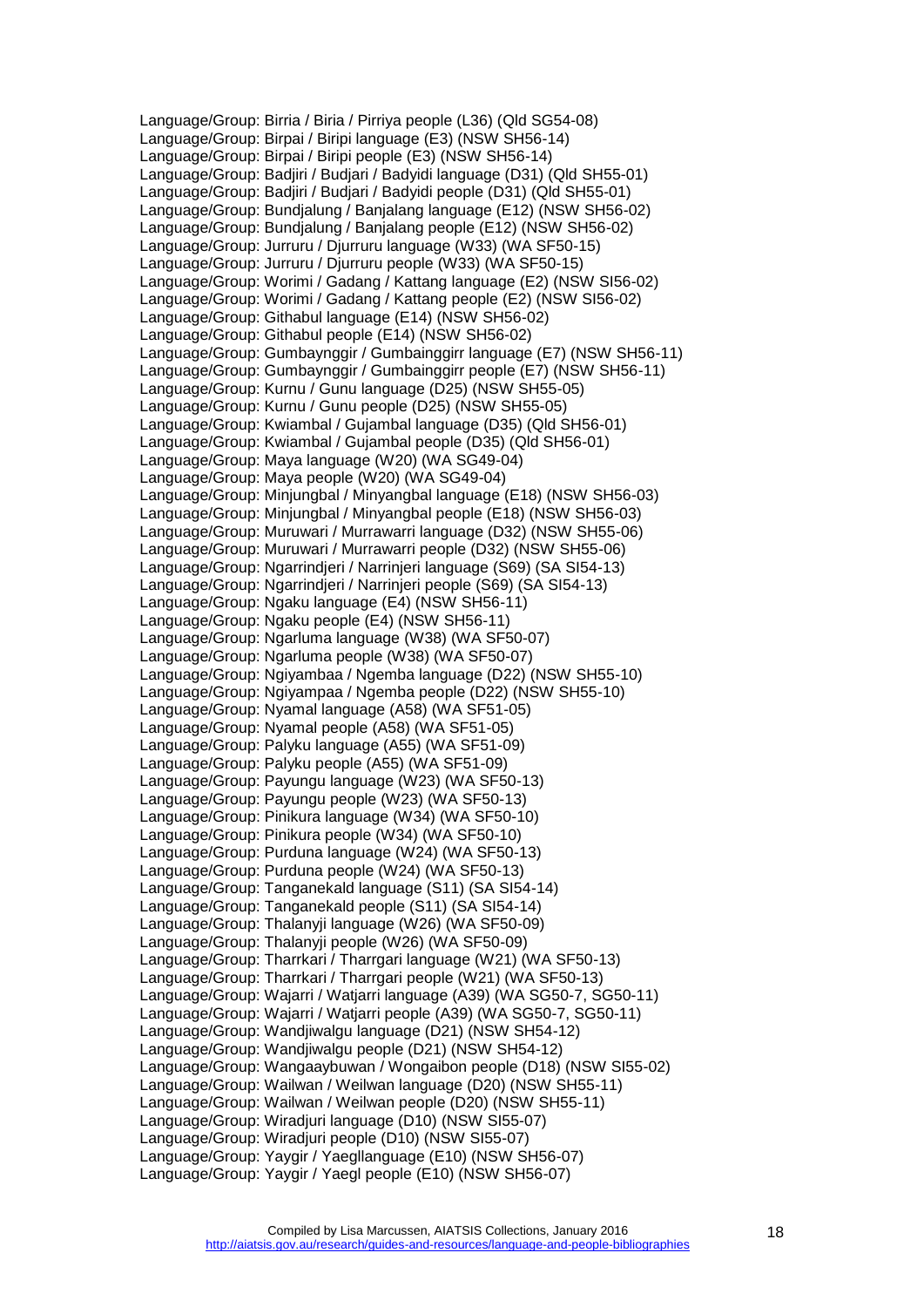Language/Group: Yaraldi / Yaralde language (S8) (SA SI54-13) Language/Group: Yaraldi / Yaralde people (S8) (SA SI54-13) Language/Group: Yinggarda language (W19) (WA SF50-13) Language/Group: Yinggarda people (W19) (WA SF50-13) Language/Group: Yugambal language (E11) (NSW SH56-06) Language/Group: Yugambal people (E11) (NSW SH56-06) Language/Group: Yuungay language (E9) (NSW SH56-06) Language/Group: Yuungay people (E9) (NSW SH56-06) Call number: MS 2126 Personal Author: Hoddinott, W. G. Title: Papers on the N.S.W. North Coast, New England and Daly River (N.T.) languages, 1963-1982 Publication info: 1963-1982. Physical descrip: 6 (17 cm) boxes Access: Box 2-3 Closed access - Library director's permission. Closed copying & quotation - Library Director's permission. Not for Inter-Library Loan Access: Box 1, 4-6 Open access - reading. Copying permitted for private study. Not for Inter-Library Loan Annotation: See finding aid for full details; guide prepared by F. Kofod; See also AI.A.S. tapes held in Audiovisual Archives Electronic access: Click here for electronic access to finding aid <http://aiatsis.gov.au/research/guides-and-resources/collection-finding-aids> Language/Group: Dhanggatti / Daingatti / Dunghutti language (E6) (NSW SH56-14) Language/Group: Dhanggatti / Daingatti / Dunghutti people (E6) (NSW SH56-14) Language/Group: Gamilaraay / Gamilaroi / Kamilaroi language (D23) (NSW SH55-12) Language/Group: Gamilaraay / Gamilaroi / Kamilaroi people (D23) (NSW SH55-12) Language/Group: Emmi / Ami Ami language (N15) (NT SD52-07) Language/Group: Emmi / Ami Ami people (N15) (NT SD52-07) Language/Group: Anaiwan / Nganyaywana language (D24) (NSW SH56-09) Language/Group: Anaiwan / Nganyaywana people (D24) (NSW SH56-09) Language/Group: Baanbay language (E8) (NSW SH56-06) Language/Group: Baanbay people (E8) (NSW SH56-06) Language/Group: Batjamal / Wogait language (N6) (NT SD52-07) Language/Group: Batjamal / Wogait people (N6) (NT SD52-07) Language/Group: Jaminjung / Djaminjung language (N18) (NT SD52-15) Language/Group: Jaminjung / Djaminjung people (N18) (NT SD52-15) Language/Group: Worimi / Gadang / Kattang language (E2) (NSW SI56-02) Language/Group: Worimi / Gadang / Kattang people (E2) (NSW SI56-02) Language/Group: Gumbaynggir / Gumbainggirr language (E7) (NSW SH56-11) Language/Group: Gumbaynggir / Gumbainggirr people (E7) (NSW SH56-11) Language/Group: Madngele / Madngala / Matngele language (N12) (NT SD52-07) Language/Group: Madngele / Madngala / Matngele people (N12) (NT SD52-07) Language/Group: Marrithiyel language (N7) (NT SD52-07) Language/Group: Marrithiyel people (N7) (NT SD52-07) Language/Group: Ngaliwuru language (N19) (NT SE52-03) Language/Group: Ngaliwuru people (N19) (NT SE52-03) Language/Group: Ngangikurunggurr language (N8) (NT SD52-11) Language/Group: Ngangikurunggurr people (N8) (NT SD52-11) Language/Group: Ngangiwumirri / Ngangumiri language (N17) (NT SD52-12) Language/Group: Ngangiwumirri / Ngangumiri people (N17) (NT SD52-12) Language/Group: Nungali language (N28) (NT SD52-12) Language/Group: Nungali people (N28) (NT SD52-12) Language/Group: Wadyiginy language (N31) (NT SD52-03) Language/Group: Wadyiginy people (N31) (NT SD52-03) Language/Group: Wagiman / Wageman language (N27) (NT SD52-12) Language/Group: Wagiman / Wageman people (N27) (NT SD52-12) Language/Group: Warray / Warrai language (N25) (NT SD52-08) Language/Group: Warray / Warrai people (N25) (NT SD52-08) Language/Group: Yaygir / Yaegllanguage (E10) (NSW SH56-07)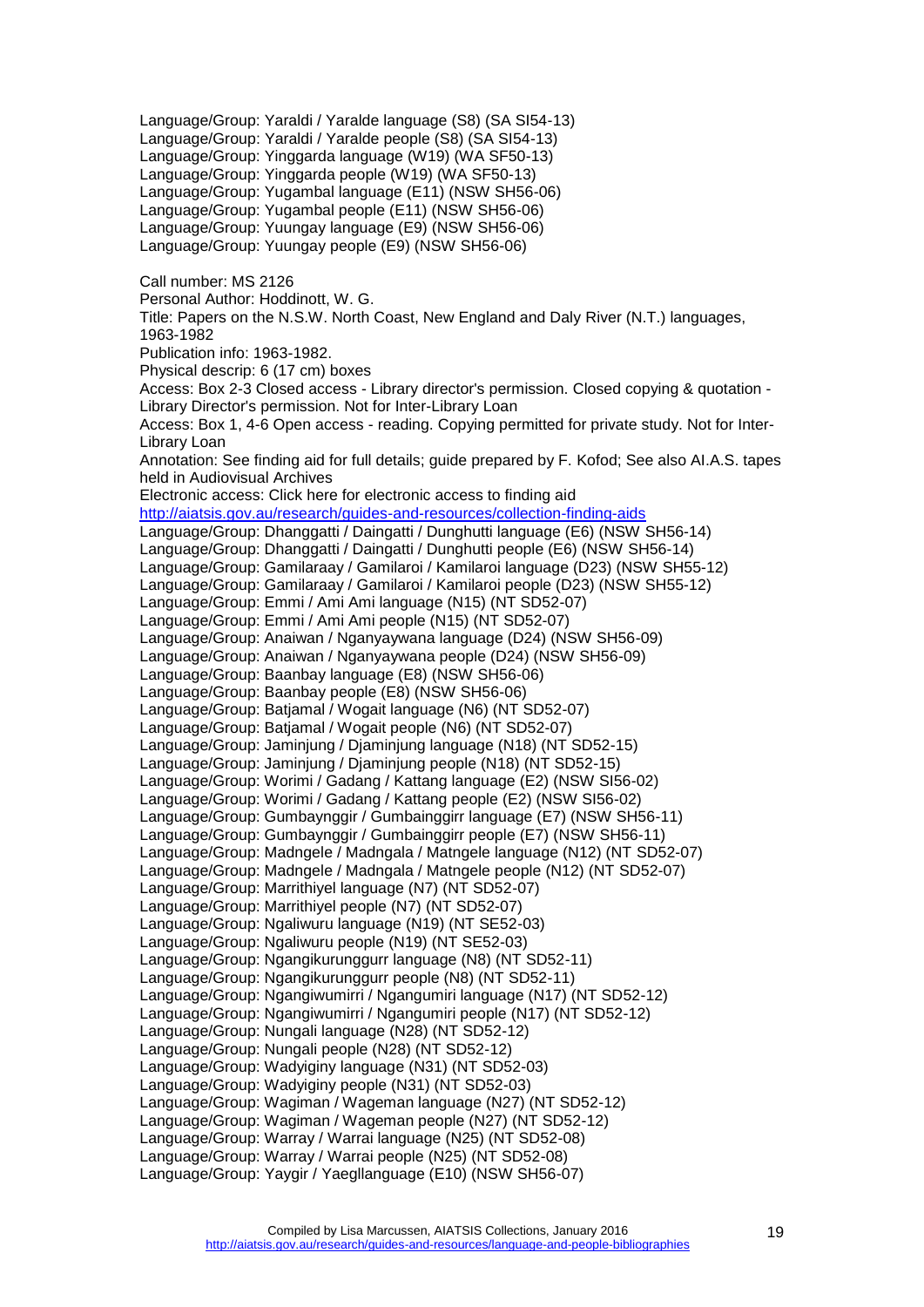Language/Group: Yugambal language (E11) (NSW SH56-06) Language/Group: Yugambal people (E11) (NSW SH56-06) Call number: MS 2189 Personal Author: Laves, Gerhardt Title: [Papers, mainly field notebooks, correspondence and language cards, 1929-1932] Publication info: 1929-1932 Physical descrip: 7 boxes (1.26 metres) (MS 2188) Physical descrip: 14 boxes (2.43 metres) (MS 2189) Access: Open access - reading. Partial copying, closed quotation. Not for Inter-Library Loan Annotation: Linguistic notes for languages of North Coast and Queensland border of New South Wales, Western Australia, South Australia, Darwin and Daly River, Cape York and Murray Island, and particularly Gumbainggirr and Karajarri; for full details see finding aid or On-line records; detailed index prepared by L.G. Cromwell available On-line Electronic access: Click here for electronic access to finding aid <http://aiatsis.gov.au/research/guides-and-resources/collection-finding-aids> Language/Group: Dhanggatti / Daingatti / Dunghutti language (E6) (NSW SH56-14) Language/Group: Dhanggatti / Daingatti / Dunghutti people (E6) (NSW SH56-14) Language/Group: Yuwaalaraay / Euahlayi / Yuwaaliyaay language (D27) (NSW SH55-07) Language/Group: Yuwaalaraay / Euahlayi / Yuwaaliyaay people (D27) (NSW SH55-07) Language/Group: Gamilaraay / Gamilaroi / Kamilaroi language (D23) (NSW SH55-12) Language/Group: Gamilaraay / Gamilaroi / Kamilaroi people (D23) (NSW SH55-12) Language/Group: Gubbi Gubbi / Kabi Kabi / Gabi Gabi language (E29) (Qld SG56-06) Language/Group: Gubbi Gubbi / Kabi Kabi / Gabi Gabi people (E29) (Qld SG56-06) Language/Group: Anaiwan / Nganyaywana language (D24) (NSW SH56-09) Language/Group: Anaiwan / Nganyaywana people (D24) (NSW SH56-09) Language/Group: Arrernte / Aranda language (C8) (NT SG53-02) Language/Group: Arrernte / Aranda people (C8) (NT SG53-02) Language/Group: Bardi language (K15) (WA SE 51-02) Language/Group: Bardi people (K15) (WA SE51-02) Language/Group: Birpai / Biripi language (E3) (NSW SH56-14) Language/Group: Birpai / Biripi people (E3) (NSW SH56-14) Language/Group: Bundjalung / Banjalang language (E12) (NSW SH56-02) Language/Group: Bundjalung / Banjalang people (E12) (NSW SH56-02) Language/Group: Jaminjung / Djaminjung language (N18) (NT SD52-15) Language/Group: Jaminjung / Djaminjung people (N18) (NT SD52-15) Language/Group: Jawi / Djawi language (K16) (WA SE 51-03) Language/Group: Jawi / Djawi people (K16) (WA SE51-03) Language/Group: Worimi / Gadang / Kattang language (E2) (NSW SI56-02) Language/Group: Worimi / Gadang / Kattang people (E2) (NSW SI56-02) Language/Group: Goreng language (W5) (WA SI50-12) Language/Group: Goreng people (W5) (WA SI50-12) Language/Group: Gumbaynggir / Gumbainggirr language (E7) (NSW SH56-11) Language/Group: Gumbaynggir / Gumbainggirr people (E7) (NSW SH56-11) Language/Group: Karajarri language (A64) (WA SE51-10) Language/Group: Karajarri people (A64) (WA SE51-10) Language/Group: Malak Malak language (N22) (NT SD52-08) Language/Group: Malak Malak people (N22) (NT SD52-08) Language/Group: Marrithiyel language (N7) (NT SD52-07) Language/Group: Marrithiyel people (N7) (NT SD52-07) Language/Group: Nangor language (N1) (NT SD52-11) Language/Group: Nangor people (N1) (NT SD52-11) Language/Group: Ngambaa language (E5) (NSW SH56-14) Language/Group: Ngambaa people (E5) (NSW SH56-14) Language/Group: Ngangiwumirri / Ngangumiri language (N17) (NT SD52-12) Language/Group: Ngangiwumirri / Ngangumiri people (N17) (NT SD52-12) Language/Group: Ngiyambaa / Ngemba language (D22) (NSW SH55-10) Language/Group: Ngiyampaa / Ngemba people (D22) (NSW SH55-10) Language/Group: Nyikina language (K3) (WA SE 51-12)

Language/Group: Yaygir / Yaegl people (E10) (NSW SH56-07)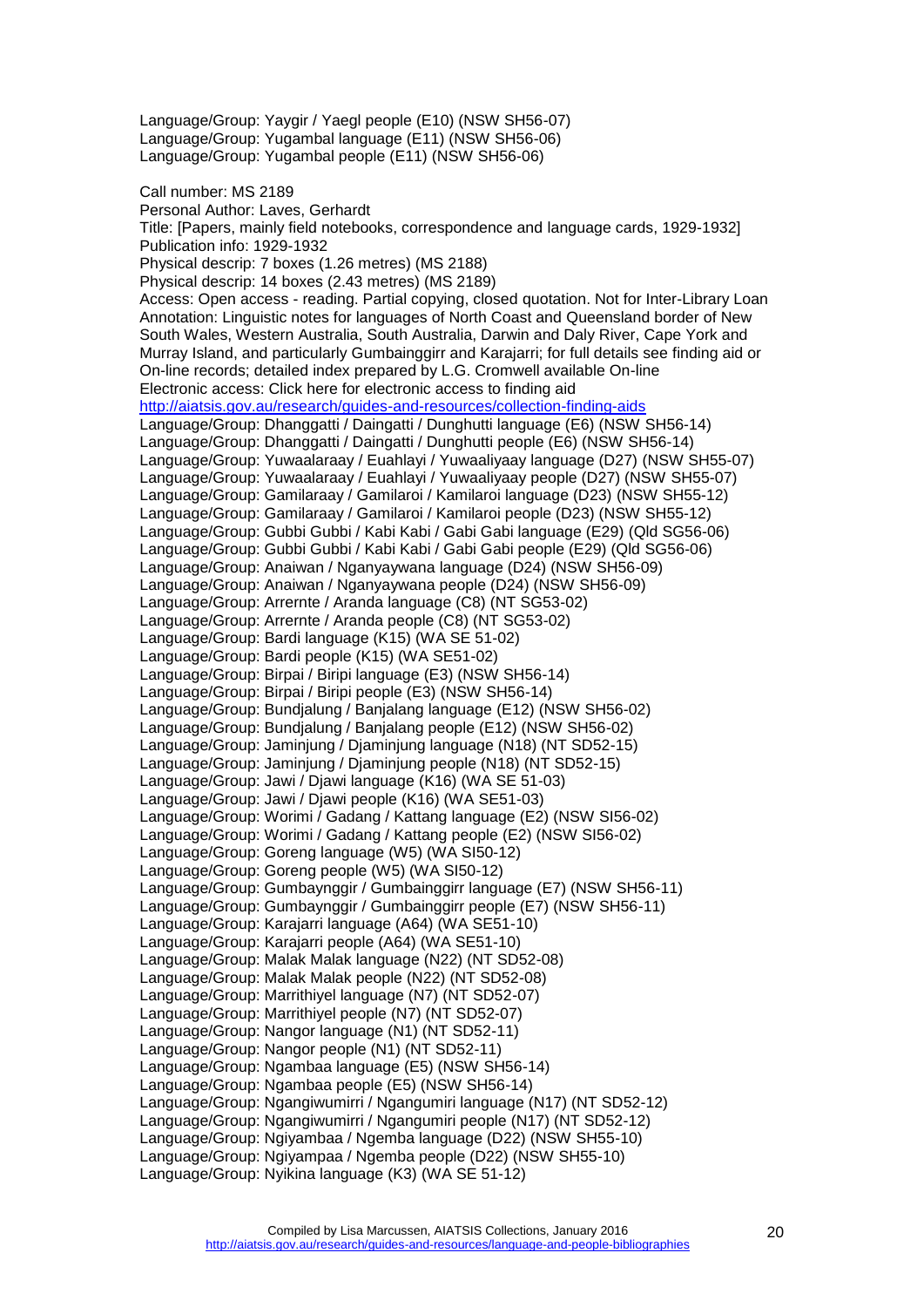Language/Group: Nyikina people (K3) (WA SE51-11) Language/Group: Wardaman language (N35) (NT SD52-16) Language/Group: Wardaman people (N35) (NT SD52-16) Language/Group: Wailwan / Weilwan language (D20) (NSW SH55-11) Language/Group: Wailwan / Weilwan people (D20) (NSW SH55-11) Language/Group: Wik Mungkan language (Y57, Y143) (Qld SD54-07) Language/Group: Wik Mungkan people (Y57) (Qld SD54-07) Language/Group: Yaygir / Yaegllanguage (E10) (NSW SH56-07) Language/Group: Yaygir / Yaegl people (E10) (NSW SH56-07) Language/Group: Yanyuwa / Yanuwa language (N153) (NT SE53-04) Language/Group: Yanyuwa / Yanuwa people (N153) (NT SE53-04) Language/Group: Yugambal language (E11) (NSW SH56-06) Language/Group: Yugambal people (E11) (NSW SH56-06) Local call number: MS 2457 Personal Author: Dixon, R. M. W. (Robert Malcolm Ward), 1939- Title: Miscellaneous field tapes (Cairns rain forest region) on archive tapes A345-348 Publication info: Canberra , 1975 Physical descrip: 108 p. Access: Open access - reading. Closed copying & quotation. Depositor's permission. Not for Inter-Library Loan Annotation: Word lists, comparative vocabulary, grammar and transcriptions - Warungu, Wargamay, Giraway, Dyirbal; includes notes on Yidign, Nawigi, Dyabugay and Anaiwon, Warungu - Wagaman comparison Language/Group: Girramay language (Y127) (Qld SE55-06) Language/Group: Wargamay / Warrgamay language (Y134) (Qld SE55-10) Language/Group: Dyirbal / Djirbal / Jirrabul language (Y123) (Qld SE55-05) Language/Group: Yidiny / Yidindji language (Y117) (Qld SE55-06) Language/Group: Nyawaygi language (Y129) (Qld SE55-10) Language/Group: Warungu / Warrungu language (Y133) (Qld SE55-14) Language/Group: Djabugay / Tjapukai / Djabuganjdji language (Y106) (Qld SE55-01) Language/Group: Anaiwan / Nganyaywana language (D24) (NSW SH56-09) Language/Group: Wagaman / Wakamin language (Y108) (Qld SE55-05) Call number: MS 2908 Personal Author: Synott, John Title: The life history of an Aboriginal home-school co-.ordinator in New South Wales / John Patrick Synott Publication info: [Armidale, N.S.W.] , 1986 1986 Physical descrip: v, 336 leaves Access: Open access - reading.Open copying & quotation. Not for Inter-Library Loan Annotation: Thesis presents life history of an Aboriginal Home-School Coordinator in New England area, pseudonyms used throughout; explores development of identity and role of identity in achieving personal and occupational goals and in cross -cultural communication; outlines history of home-school liaison in New South Wales; discusses theories of ethnicity; gives brief history of Aboriginal community, Anaiwan people, establishment of campsites at fringes of town in 1800s, oral history accounts; discusses Aboriginal Protection Board,

Aboriginal Welfare Board, assimilation, discrimination, self management under Aboriginal Lands Trust; personal life history describes family life, training as Aboriginal Teaching Assistant and experiences as home-school coordinator including teacher-student relationships, truancy, community living conditions, social values, factionalism, conflict between school rules and home rules, liaison with government departments, family responsibilities; analyses life history in terms of ethnicity theory; appendices outline methodology and design of field study

Language/Group: Anaiwan / Nganyaywana people (D24) (NSW SH56-09)

Call number: MS 2922

Personal Author: Povah, Frank

Title: Hairymen and others : transcripts of tapes recorded 1990 / Frank Povah, 1990 Publication info: 1990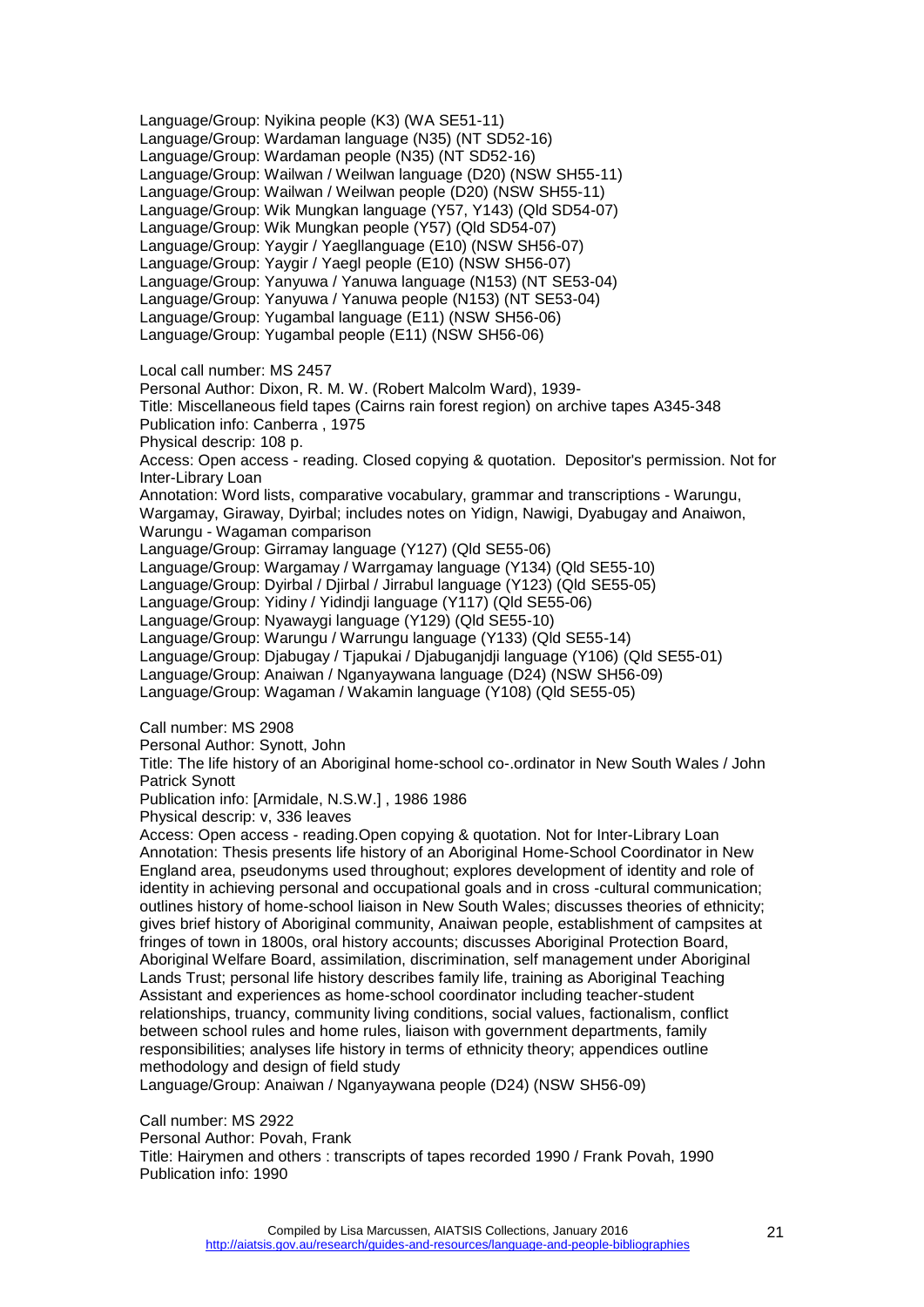Physical descrip: [68] leaves

Access: Open access - reading. Closed copying & limited use. Not for Inter-Library Loan Annotation: Accounts of hairy men, yuurii man, spirit people, giant dogs, minmin lights, bunyips and bird foretellers of death in New South Wales from Wellington to Queensland border; personal accounts of supernatural experiences, and family life on reserves; Wiradjuri words

Language/Group: Gamilaraay / Gamilaroi / Kamilaroi language (D23) (NSW SH55-12) Language/Group: Gamilaraay / Gamilaroi / Kamilaroi people (D23) (NSW SH55-12) Language/Group: Anaiwan / Nganyaywana language (D24) (NSW SH56-09) Language/Group: Anaiwan / Nganyaywana people (D24) (NSW SH56-09) Language/Group: Ngiyambaa / Ngemba language (D22) (NSW SH55-10) Language/Group: Ngiyampaa / Ngemba people (D22) (NSW SH55-10) Language/Group: Wiradjuri language (D10) (NSW SI55-07) Language/Group: Wiradjuri people (D10) (NSW SI55-07)

Call number: MS 3112

Personal Author: McCarthy, Frederick D. (Frederick David), 1905-1997 Title: [Aboriginal place names, lists and related correspondence 1900-1945] Publication info: 1900-1945 Physical descrip: 1 box Access: Open access - reading. Copying permitted for private study. Not for Inter-Library Loan Annotation: Letters about New South Wales placenames, animal, fish names, names of ferries and proposed federal electorates; wordlists in Comileroy (Gamilaraay), Waradgery (Wiradjuri), Two Fold Bay, Ngarrabul, Yookumbul (Yugum), Pikumbul and En-nee-win (Aneiwan) Electronic access: Click here for electronic access to finding aid <http://aiatsis.gov.au/research/guides-and-resources/collection-finding-aids> Language/Group: Anaiwan / Nganyaywana language (D24) (NSW SH56-09) Language/Group: Anaiwan / Nganyaywana people (D24) (NSW SH56-09) Language/Group: Awabakal language (S66) (NSW SI56-05) Language/Group: Awabakal people (S66) (NSW SI56-05) Language/Group: Bigambul language (D34) (Qld SH56-01) Language/Group: Bigambul people (D34) (Qld SH56-01) Language/Group: Dhanggatti / Daingatti / Dunghutti language (E6) (NSW SH56-14) Language/Group: Dhanggatti / Daingatti / Dunghutti people (E6) (NSW SH56-14) Language/Group: Dharug / Daruk / Darug language (S64) (NSW SI56-05) Language/Group: Dharug / Daruk / Darug people (S64) (NSW SI56-05) Language/Group: Eora / Iora language (S61) (NSW SI56-05) Language/Group: Eora / Iora people (S61) (NSW SI56-05) Language/Group: Worimi / Gadang / Kattang language (E2) (NSW SI56-02) Language/Group: Worimi / Gadang / Kattang people (E2) (NSW SI56-02) Language/Group: Gamilaraay / Gamilaroi / Kamilaroi language (D23) (NSW SH55-12) Language/Group: Gamilaraay / Gamilaroi / Kamilaroi people (D23) (NSW SH55-12) Language/Group: Narangbal language (E11, E17) (Qld SH56-03) Language/Group: Ngunawal / Ngunnawal language (D3) (NSW SI55-16) Language/Group: Ngunawal / Ngunnawal people (D3) (NSW SI55-16) Language/Group: Dharawal / Tharawal / Dariwal language (S59) (NSW SI56-09) Language/Group: Dharawal / Tharawal / Dariwal people (S59) (NSW SI56-09) Language/Group: Wiradjuri language (D10) (NSW SI55-07) Language/Group: Wiradjuri people (D10) (NSW SI55-07) Language/Group: Yugambal language (E11) (NSW SH56-06) Language/Group: Yugambal people (E11) (NSW SH56-06) Language/Group: Yugambeh / Yugumbir language (E17) (Qld SG56-15) Language/Group: Yugambeh / Yugumbir people (E17) (Qld SG56-15)

Call number: MS 4427 Personal Author: Radcliffe-Brown, A. R. (Alfred Reginald), 1881-1955 Title: Field notes collection Physical descrip: 2 manuscript boxes